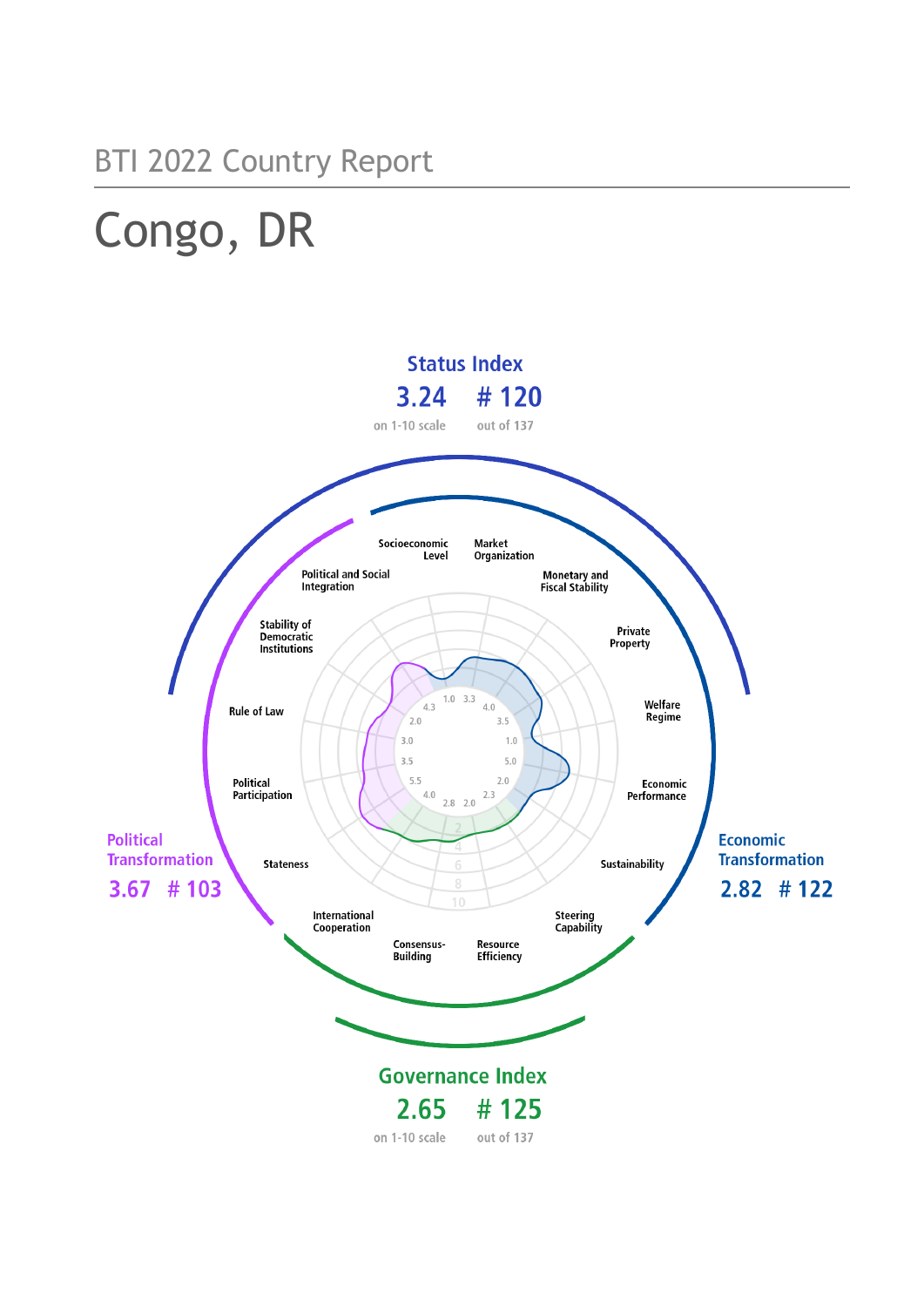This report is part of the **Bertelsmann Stiftung's Transformation Index (BTI) 2022**. It covers the period from February 1, 2019 to January 31, 2021. The BTI assesses the transformation toward democracy and a market economy as well as the quality of governance in 137 countries. More on the BTI at [https://www.bti-project.org.](https://www.bti-project.org/)

Please cite as follows: Bertelsmann Stiftung, BTI 2022 Country Report — Congo, DR. Gütersloh: Bertelsmann Stiftung, 2022.

This work is licensed under a **Creative Commons Attribution 4.0 International License**.

#### **Contact**

Bertelsmann Stiftung Carl-Bertelsmann-Strasse 256 33111 Gütersloh Germany

**Sabine Donner** Phone +49 5241 81 81501 sabine.donner@bertelsmann-stiftung.de

**Hauke Hartmann** Phone +49 5241 81 81389 hauke.hartmann@bertelsmann-stiftung.de

**Claudia Härterich** Phone +49 5241 81 81263 claudia.haerterich@bertelsmann-stiftung.de

#### **Sabine Steinkamp** Phone +49 5241 81 81507 sabine.steinkamp@bertelsmann-stiftung.de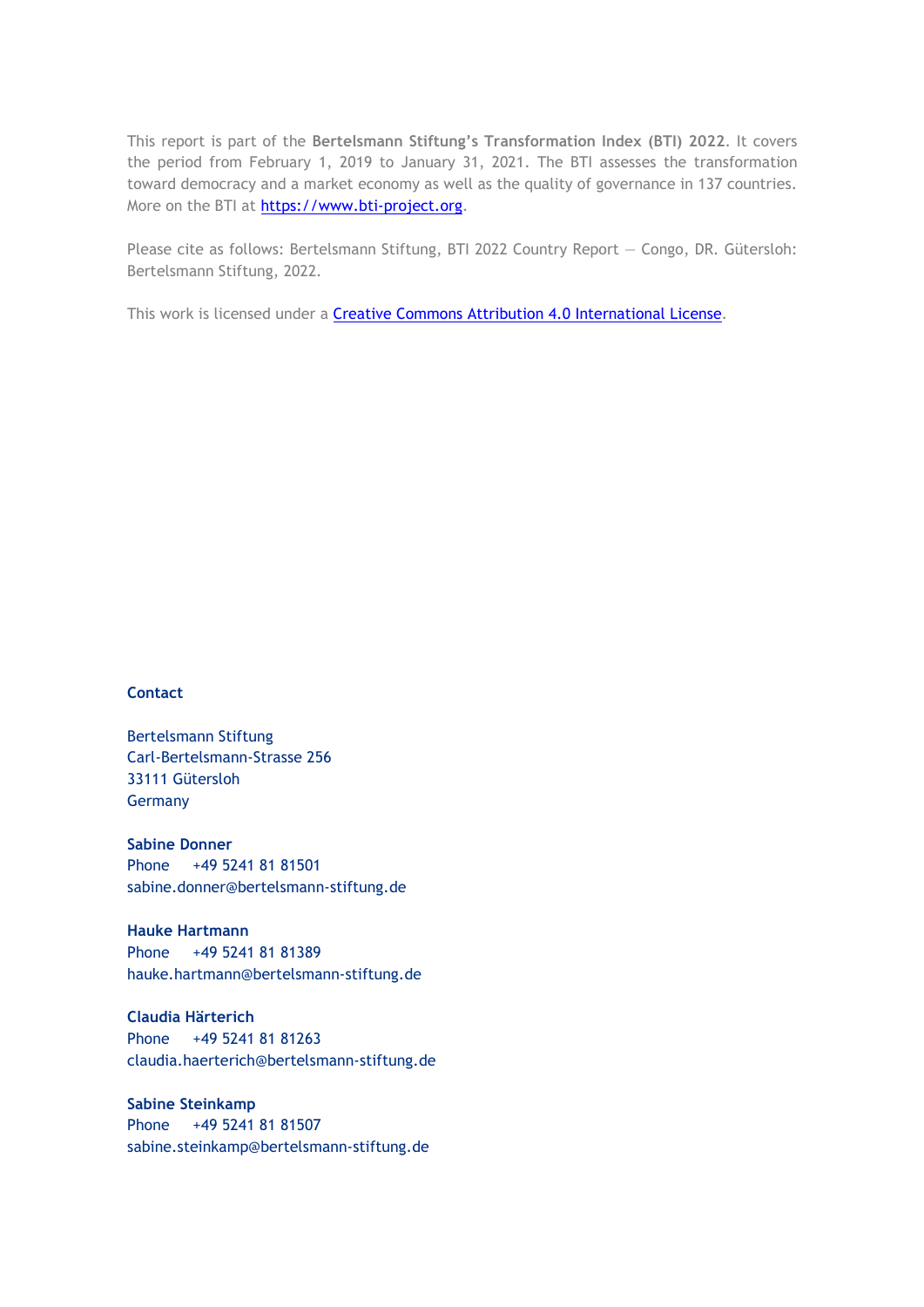#### **Key Indicators**

| Population               | M      | 89.6 | HDI                            | 0.480 | GDP p.c., PPP $\ S$          | 1131 |
|--------------------------|--------|------|--------------------------------|-------|------------------------------|------|
| Pop. growth <sup>1</sup> | % p.a. | 3.1  | HDI rank of 189                | 175   | Gini Index                   | 42.1 |
| Life expectancy          | vears  | 60.7 | UN Education Index             | 0.496 | Poverty <sup>3</sup><br>$\%$ | 91.4 |
| Urban population %       |        | 45.6 | Gender inequality <sup>2</sup> | 0.617 | Aid per capita $\mathsf S$   | 34.9 |
|                          |        |      |                                |       |                              |      |

Sources (as of December 2021): The World Bank, World Development Indicators 2021 | UNDP, Human Development Report 2020. Footnotes: (1) Average annual growth rate. (2) Gender Inequality Index (GII). (3) Percentage of population living on less than \$3.20 a day at 2011 international prices.

## Executive Summary

At the beginning of 2019, the Democratic Republic of the Congo (DRC) experienced its first peaceful transfer of power between an outgoing and an incoming president despite contested election results. However, unable to rely on a majority in the National Assembly, the new president, Félix Tshisekedi, built a coalition between his political platform, Cape for Change (CACH), and former President Joseph Kabila's Common Front for the Congo (FCC). Tensions were palpable from the outset, posing problems in terms of building a government. The president took five months to appoint his prime minister who, in turn, needed three months to present a cabinet reflecting the majority the FCC has in parliament.

Throughout 2020, incumbent Tshisekedi put much effort into the expansion and consolidation of his power. In December 2020, he was eventually able to present a new coalition and to end the coalition with Kabila's FCC.

The DRC's economy depends heavily on the export of extractive resources while it imports the majority of other goods. Though economic growth remained stable in 2019 (increase in GDP by 4.4%), the economy fell into recession in 2020 (-1.7%), most of which can be attributed to the effects of the COVID-19 pandemic. Closed borders have led to increasing prices and the inflation rate rose from 4.7% in 2019 to 16.3% in 2020.

President Tshisekedi announced at the beginning of his term a 100-days emergency program in which he prioritized infrastructural measures, in particular the construction of roads but also the construction or refurbishment of facilities for drinking water, electricity, education and health services. The budget for this program was channeled through the presidential office but not successfully implemented. Tshisekedi's chief of staff, Vital Kamerhe, was arrested in April 2020 for allegedly having embezzled these funds.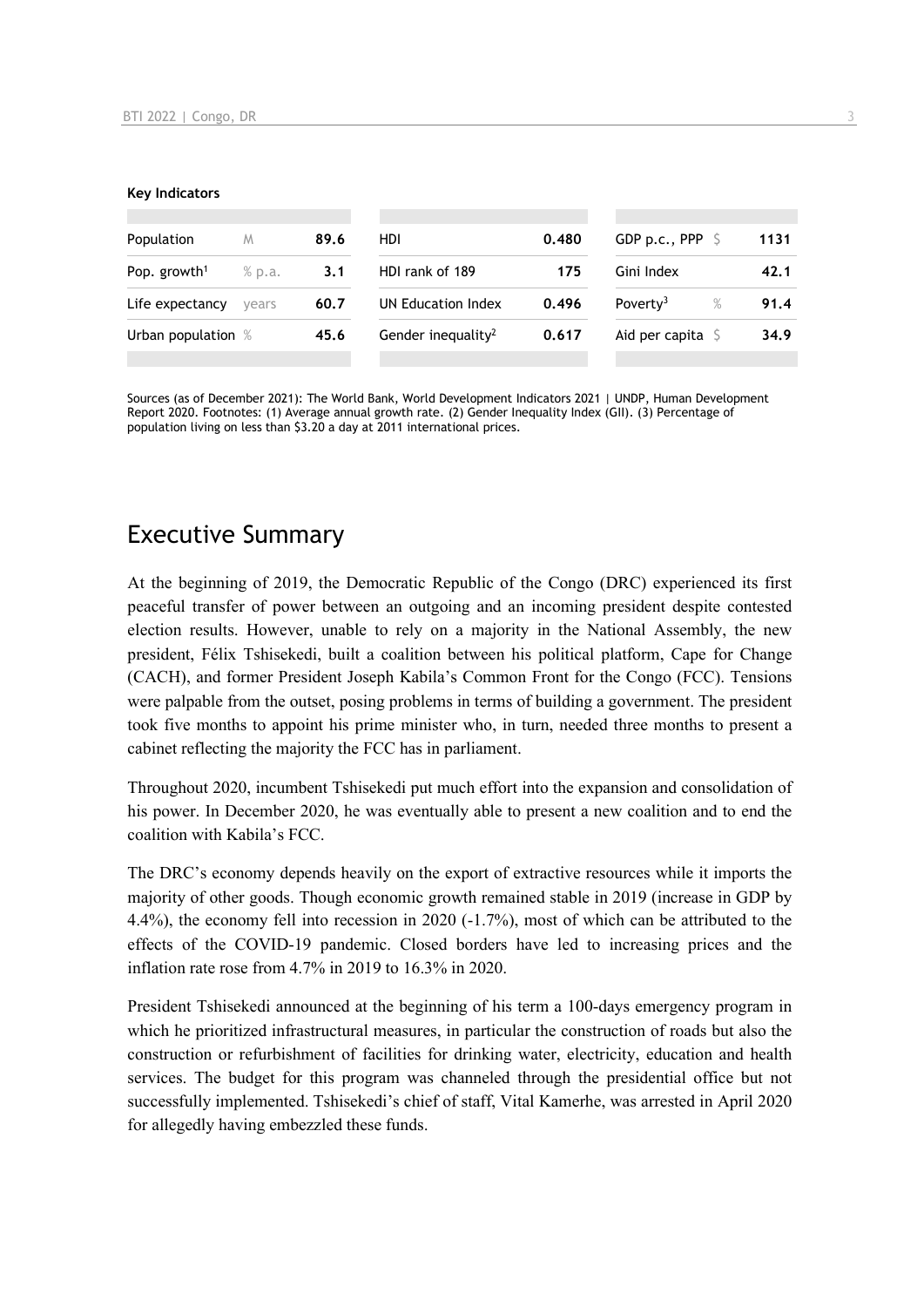Tshisekedi has proved successful in renewing cooperation with international partners and neighboring countries. He has pushed for the DRC's admission to the Eastern African Community (EAC) among the country's eastern neighbors. Tshisekedi also started preparation to take over the rotating chairmanship of the African Union in February 2021.

Stricken since March 2020 by the COVID-19 pandemic, the DRC first stumbled before taking the appropriate steps which involved the governor of the city-province of Kinshasa, the country's capital, calling for a lockdown of the commune of Gombe, the administrative and economic heart of the city. The president then declared at the end of March 2020 a state of health emergency, which lasted until July 22, 2020. The government also released a COVID-19 response plan with a budget of \$132 million. With the help of international partners and the coordination of the National Fund of Solidarity against COVID-19, the country succeeded in implementing several projects to fight the spread of the virus that have included setting up screening facilities across the country. However, the minister of health also alleged corruption related to COVID-19 projects. As of January 21, 2021, the country officially recorded 21,302 infections and 640 deaths.

## History and Characteristics of Transformation

Historically, the Democratic Republic of the Congo has witnessed extensive abuses of power and violence. Colonized by Belgium, the DRC experienced some of the worst colonial atrocities perpetrated against its native population, with the colonial powers seeking to exploit the country's natural resources. This legacy of extraction and looting established the conditions for persistent tensions between the Congolese and Belgians. Within this context, the first democratically elected prime minister of an independent DR Congo, Patrice Lumumba, was in office for only a few months before being deposed in a coup led by Mobutu Sese Seko (Mobutu) and later executed in 1961. Following the coup, Mobutu seized power and exercised absolute rule over the country for the next 32 years.

It was only at the beginning of the 1990s that Mobutu agreed to implement a multiparty system. Since then, the country has begun a journey toward democratization. However, democratization has proved to be rather chaotic in several respects. From an early stage, democratization quickly morphed into a political crisis with civil society and opposition parties on one side, and an incumbent president unwilling to relinquish power on the other side. It was in this context of political crisis that, on September 23 and 24, 1991, army soldiers mutinied, demanding payment of unpaid wages. The mutiny turned into a widespread looting. Two years later, soldiers of the Zairean Armed Forces (FAZ) plundered the few remaining economic infrastructures of Kinshasa and other major cities. With the army being the main pillar of the regime, this was a clear sign of the government's loss of authority over the country. The few serious investors who were still in the country started leaving.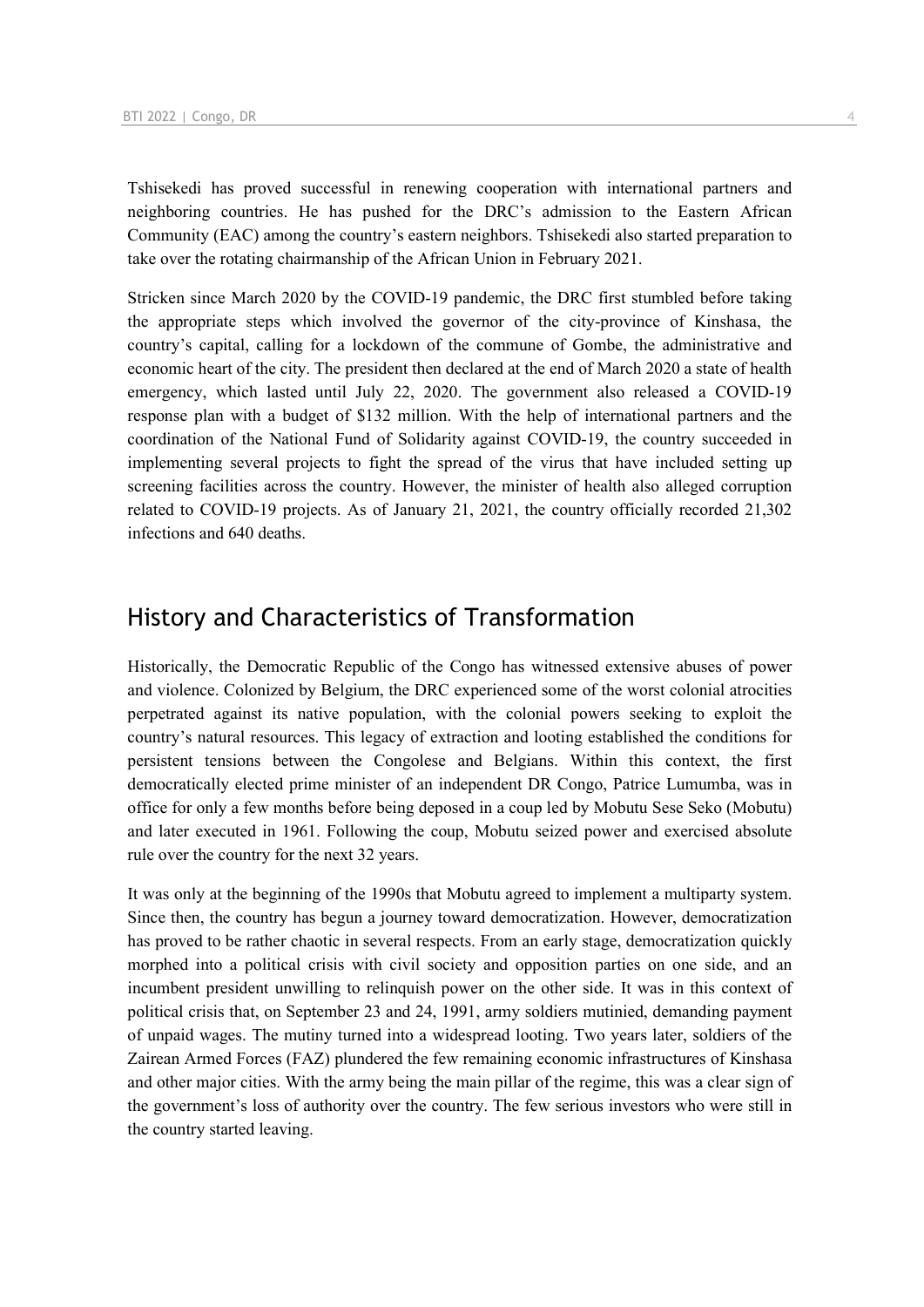At the height of this crisis, in October 1996, with the help of neighboring countries (e.g., Rwanda and Uganda), the rebellion of the Alliance of Democratic Forces for the Liberation of the Congo (AFDL) was launched. Rebel forces eventually toppled Mobutu in May 1997 and brought Laurent-Désiré Kabila to power. Laurent-Désiré Kabila was assassinated in January 2001, while confronting a rebellion of the Congolese Rally for Democracy (RCD), a movement initiated by Kabila's former ally, the Rwandan military. Joseph Kabila succeeded his father, becoming head of state in a deeply divided country. In addition to the RCD, the Mouvement de Libération du Congo (MLC), led by Jean-Pierre Bemba, and the RCD/KML, led by Antipas Mbusa Nyamwisi, occupied other parts of the country, with the help of Uganda and several other countries.

Following the Sun City dialogue process, a political transition was agreed. A transitional government was established, with the leaders of the two main rebel movements (RCD and MLC) appointed vice presidents in the transitional government, while the leaders of other movements were appointed ministers. A new constitution was approved via a referendum and the first national elections were held in 2006. The elections were won by Joseph Kabila. Though the elections were boycotted by the Kabila's old opponent, Etienne Tshisekedi, and the results were challenged by Jean-Pierre Bemba. Bemba was subsequently arrested in Belgium and brought before the International Criminal Court (ICC).

Joseph Kabila's first presidential term was a social debacle and his electoral promises turned out to have been mere slogans. In 2011, Kabila secured a second presidential term after even more chaotic elections than the 2006 elections. With a poor record, Kabila attempted to stay in power beyond the end of his second term by postponing the 2016 presidential elections. To suppress the challenges arising from this constitutional violation, two successive national dialogue processes were organized, with each process concluding with the formation of a new cabinet.

Kabila's second mandate was characterized by a sharp rise in corruption, clientelism and abuse of force. Government policies favored the ruling elite. Due to public pressure, with citizens demanding their right to vote freely, and pressure from the international community, elections were ultimately held on December 30, 2018. The results proclaimed by the Constitutional Court brought Félix Tshisekedi to power. Though the Catholic Church, which is the only institution to have allocated election observers across the whole country, disputed the Constitutional Court's ruling, suggesting that Martin Fayulu was the winner, Tshisekedi was nonetheless sworn-in as the new president of the DRC on January 24, 2019.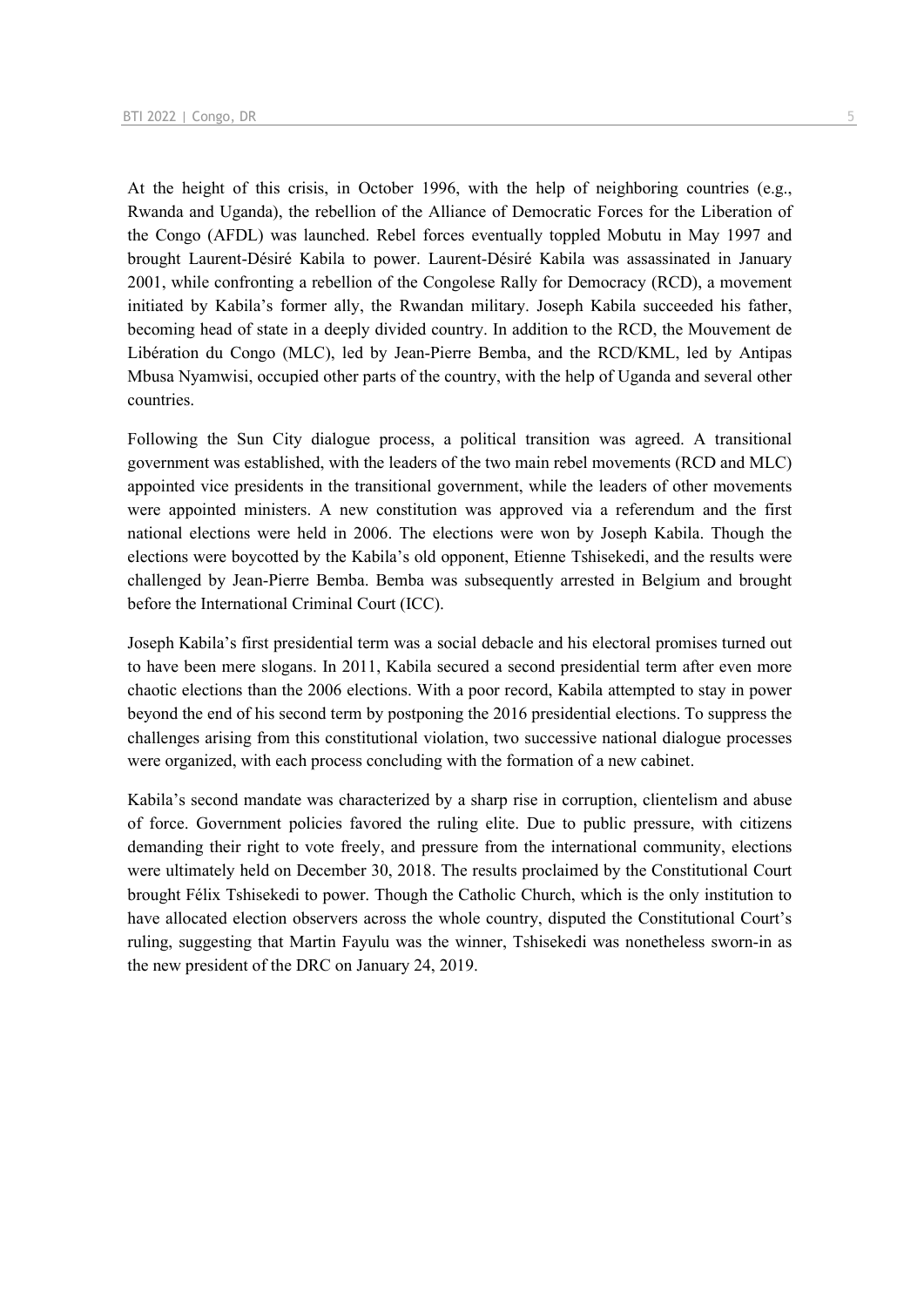The BTI combines text analysis and numerical assessments. The score for each question is provided below its respective title. The scale ranges from 1 (worst) to 10 (best).

## Transformation Status

## I. Political Transformation

#### **1 | Stateness**

To date, the Democratic Republic of the Congo's government does not possess a monopoly on the use of force. Several parts of the country remain under the control of national armed groups as well as groups supplied by nationals of neighboring countries who take advantage of the weakness of the Congolese state to operate from within its territory. These armed groups violate the basic rights of citizens. For example, while the U.N. stabilization mission in the Democratic Republic of the Congo (MONUSCO) reported a decrease in the number of violations, 1,153 incidents were nevertheless recorded in the province of North Kivu during the month of December 2020 alone.

One of the main legacies of President Mobutu Sese Seko Kuku Ngbendu wa Zabanga, whose reign lasted from 1965 to 1997, has been the nationalist feeling of belonging to the same nation. The Congolese have long considered themselves to be one people and, therefore, do not discriminate against one another, especially when they are outside the DRC's national borders. However, due to the various wars that in general have spilled over from Rwanda and given that most rebellions within the DRC are seen to be supported by Rwanda, there has been an increase in anti-Rwandan sentiment, especially in the eastern part of the DRC, which is close to Rwanda. This animosity has extended to the group of Congolese whose mother tongue is Kinyarwanda, the main language spoken in Rwanda. However, these people, who are known as "Rwandophones," continue to benefit from the same liberties and rights as people from any other ethnic group in the DRC. Since December 2019, there seems to have been no major political clash between the DRC and its various neighboring countries. As a result of this, Congolese Rwandophones have been less fustigated than before.

#### **Question** Score

### Monopoly on the use of force 3  $\frac{22}{10}$  $106$



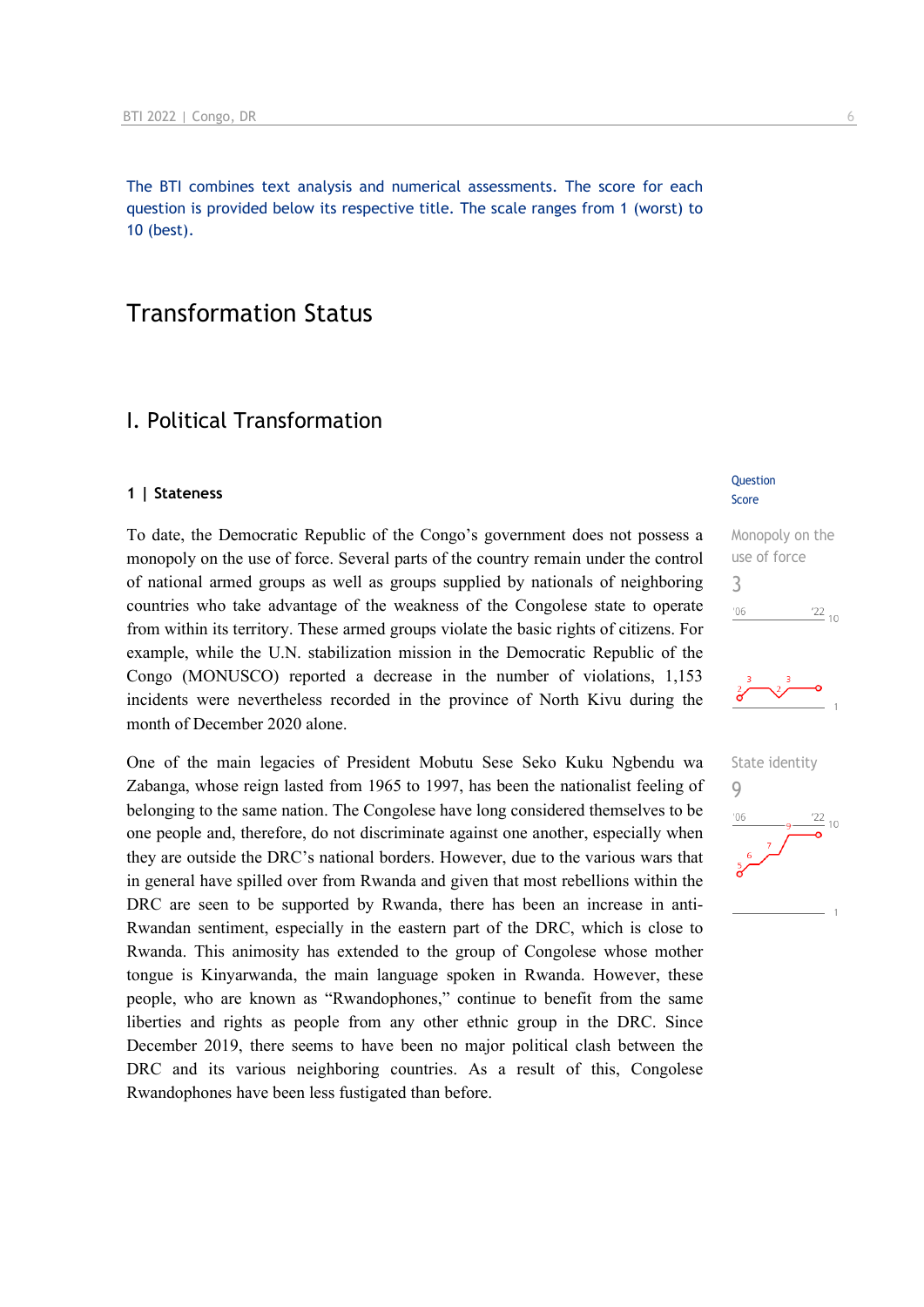The DRC is a secular state, although 50% of citizens are Catholic, 20% are Protestant, and Kimbanguists, Muslims and indigenous believers each account for 10% of the population. Religious dogmas have a very limited influence on politics. However, due to the poor quality of the country's governance and poor supply of public services, religious organizations (and other NGOs) often step in to provide basic services, which gives them an important position in society.

As religious organizations form an important part of civil society, they also occupy seats reserved for civil society in state institutions, such as the independent electoral commission (CENI). The Catholic Church played a leading role in challenging former President Kabila when he failed to organize elections at the end of his term in 2016. The Catholic Church continues to criticize the incumbent president, Tshisekedi, for not doing enough to improve the social situation of the Congolese people.

The long period of civil wars has placed the DRC among the most fragile states in the world, as evidenced by the poor quality of infrastructure especially in rural areas. World Bank indicators for government effectiveness in the DRC have continued to decline over the past decade. Efforts to improve public administration, even in major cities where state institutions exist, proved unsuccessful during the period under review, despite Tshisekedi's "100 days program" to improve basic administration and service delivery. Rural areas remain largely bereft of state representation and service delivery.

In areas where institutions of public administration have been established, performance continues to be undermined by corruption, lack of professionalism and ethnic rivalries.

#### **2 | Political Participation**

The Democratic Republic of the Congo is ruled by elected representatives. However, the credibility of elections has repeatedly been called into question. In 2006, the very first presidential elections were held in the country. In 2011, the next general elections were conducted but their results were not deemed credible.

In 2016, then President Kabila approached the end of his second term in office and, due to the constitutional two-term limit, he was not allowed to stand for re-election. However, Kabila remained in power for another two years, a period qualified in the DRC's political jargon as the "glissement." Through the excessive use of force and an elaborate system of corruption, he was able to postpone elections. In December 2018, general elections were finally held.

No international mission was approved to observe the elections. Given the poor state of public infrastructure and the size of the country, serious logistical problems were evident on the day of the elections. For example, some electoral polling No interference of religious dogmas 8  $\frac{22}{10}$ 





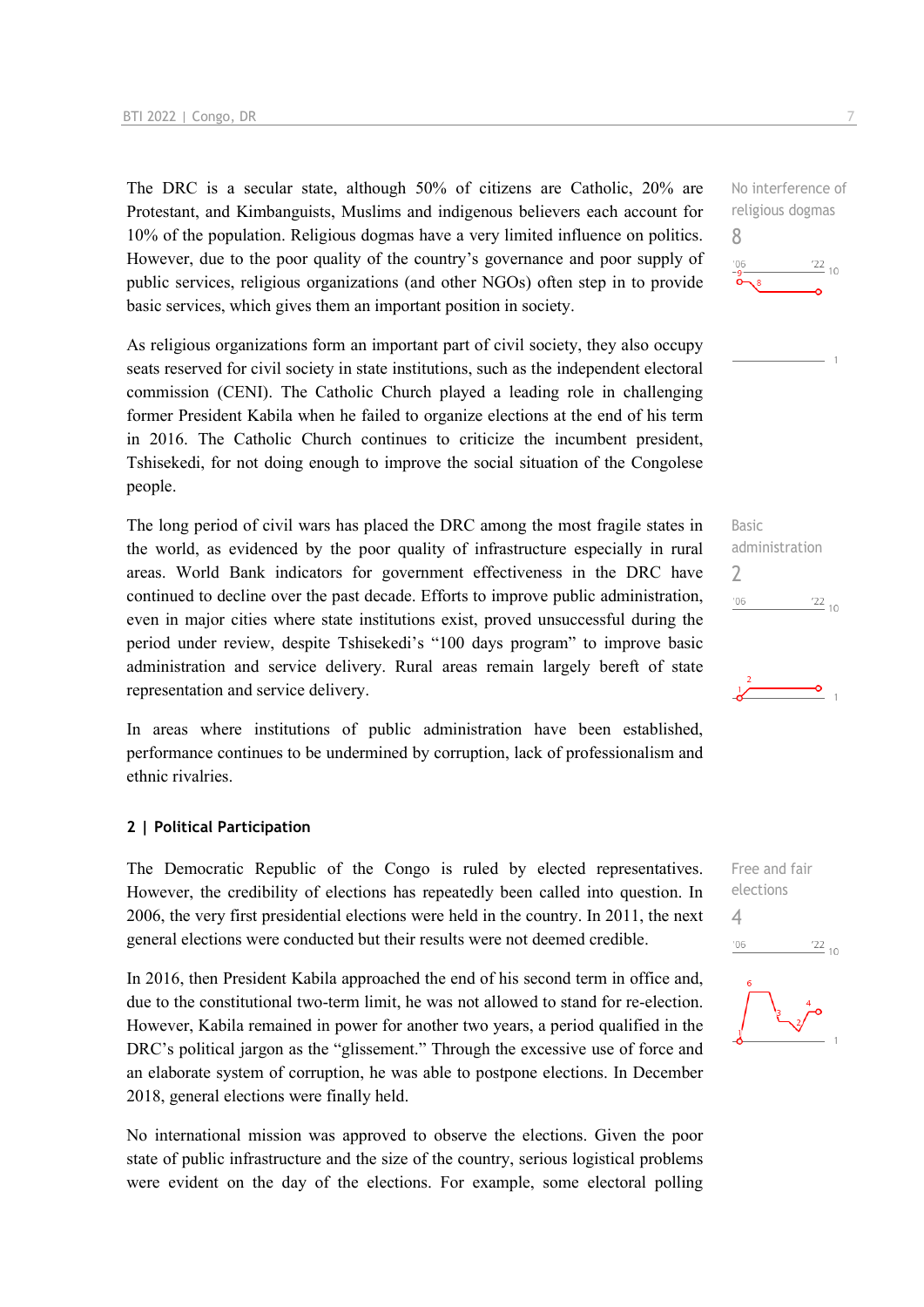stations only opened in the afternoon. After the poll, CENI postponed the announcement of the election results. This postponement has been interpreted as a way to silence the people's victory. The Catholic National Episcopal Conference of the Congo (CENCO) announced that there was no reason to postpone an announcement of the results because, based on its own observation mission, it knew the winner of the elections. Following CENI's announcement that Felix-Antoine Tshisekedi had won the election, the opposition challenged the results, even though Tshisekedi was an opposition politician himself.

Martin Madidi Fayulu, a candidate in the elections, argued that the announcement of Tshisekedi as the winner was the result of an agreement Tshisekedi had made with Kabila's political platform, the Common Front for the Congo (FCC). Fayulu and CENCO, which presumably considered Fayulu the winner, requested that CENI publish its reports of the different polls, which was not done during the period under review. Fayulu's appeal to the Supreme Court was declared unfounded on the grounds that only CENI could determine the results of the polls.

Although President Tshisekedi was declared the winner of the elections, his party, the UDPS (Union pour la Démocratie et le Progrès Social), combined with the coalition under which he ran, CACH (Cap sur le Changement), won 48 out of 500 parliamentary seats. To ensure a parliamentary majority and the ability to form the next government, CACH formed an alliance with the FCC (Front Commun pour le Congo) – the political platform of parties that supported the outgoing president, Kabila, and from which the prime minister, Sylvestre Ilunga Ilunkamba, was chosen.

Local elections were scheduled for 2019 but had still not been held at the end of January 2021.

The power of President Tshisekedi was strongly constrained during the period under review. There are serious doubts about whether Tshisekedi himself can be considered the DR Congo's democratically elected president (see "Free and fair elections"). Tshisekedi's party did not hold a parliamentary majority and Tshisekedi had to rely on the support of the FCC – the political platform of former President Kabila. The prime minister, the majority of cabinet members, as well as the president of the lower house of parliament, Jeannine Mabunda Lioko, and the president of the Senate, Alexis Thambwe Mwamba, were all FCC members. Kabila aimed to return to power in 2023 and maintained control of many institutions through officials that had been appointed by himself or his allies.

However, to fully secure his hold on power, President Tshisekedi unilaterally decided to end the coalition with the FCC. On October 23, 2020, he announced the launch of consultations under the umbrella of the "Union sacrée pour la nation" (USN). He managed to form a new political majority in parliament and the Senate. At the end of January 2021, the Kabila loyalist prime minister, Ilunga Ilunkamba, had to resign after a successful motion of censure against him.

Effective power to govern 2 $'06$  $\frac{22}{10}$ 

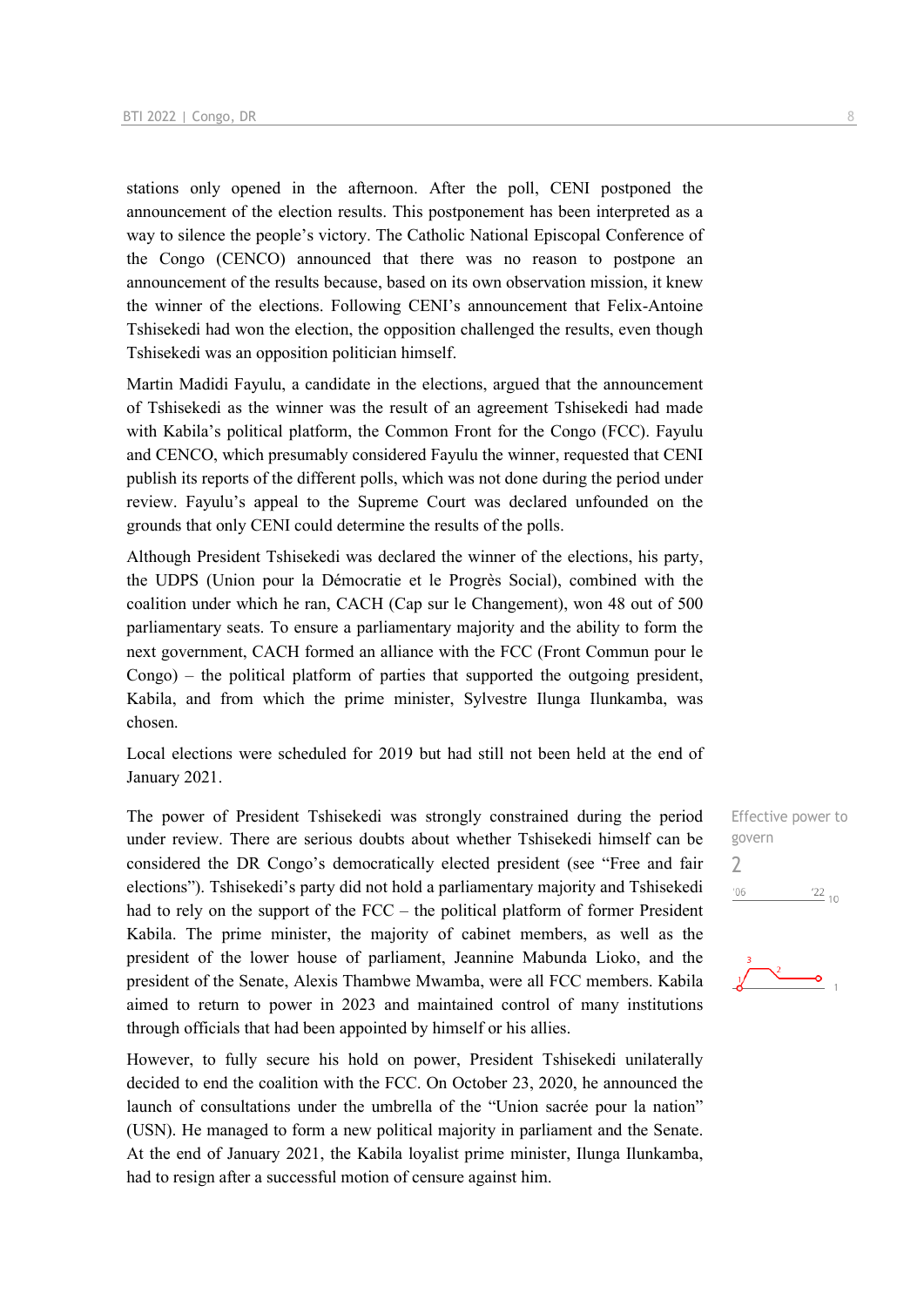The constitution of the DRC guarantees freedom of association and assembly. There are myriads of associations and organizations working in the DRC. Many of them work under the umbrella of religious denominations, which in addition to the traditional Catholic and protestant-Pentecostal churches are uncountable. Most of them are based in Kinshasa.

The cycle of political violence and civil society harassment that characterized the country between mid-2016 and March 2019 seems to have stopped. This is not surprising since the bulk of the political demonstrations were organized by the opposition to which the current president and many of his political entourage had belonged. The most remarkable protests reported by the Carnegie tracker are related to judicial reforms proposed by the National Assembly and the decision to appoint Ronsard Malonda as chairman of the Independent National Electoral Commission, despite his alleged responsibility for rigging elections in favor of former President Joseph Kabila. According to Freedom House, at least six people died during these protests.

As part of COVID-19 regulations, public gatherings were limited to a maximum of 10 people from December 18, 2020, onward. These restrictions were still in place on January 31, 2021.

The DRC has a multitude of commercial, community, and faith-based radio and television stations. While reports of the harassment of journalists and publishing houses were widespread especially between 2015 and 2018, the number of arrests of journalists has dropped significantly. Since 2019, no attacks on or forced closures of media offices were reported. Nevertheless, the Congolese NGO Journalist in Danger (JED) reported 115 violations of press freedoms during 2020. For instance, two journalists were arrested in November 2020 after sharing videos from President Tshisekedi's political consultation on social media in which advisers displayed disrespectful behavior during Tshisekedi's speech.

During the COVID-19 lockdown, many radio stations reduced programming, which deprived citizens of access to information. Information regarding the pandemic was instead shared on social media, where conspiracy theories and the ideas of those expressing skepticism about the severity of the pandemic dominated. In November 2019, the journalist Papy Mahamba Mumbere was murdered while broadcasting a program on Ebola.

Association / assembly rights 4  $-06$  $\frac{22}{10}$ 

Freedom of expression 4 $\frac{22}{10}$  $06'$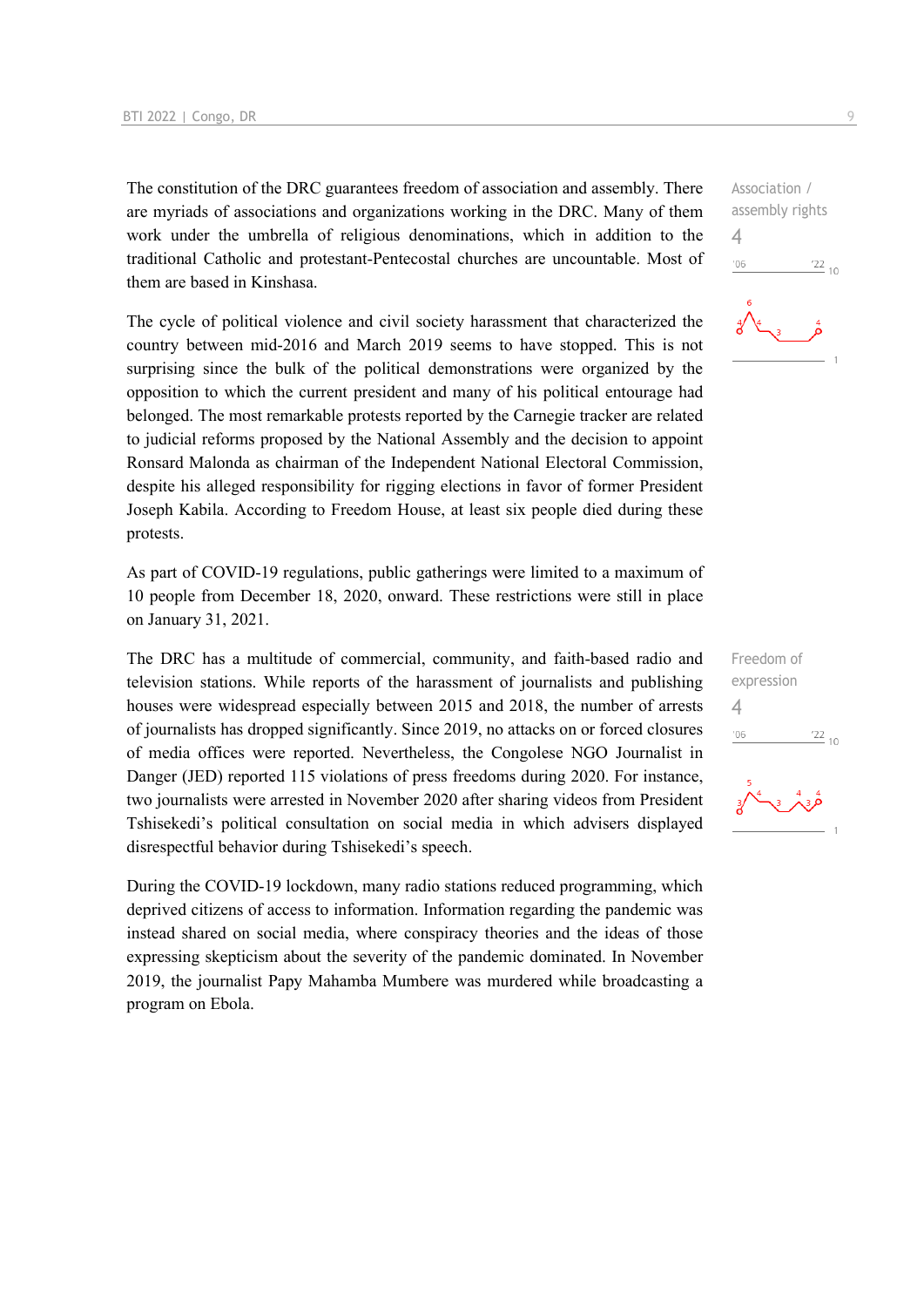#### **3 | Rule of Law**

The constitution of the Democratic Republic of the Congo consecrates horizontal separation of powers between the executive, the legislature and the judiciary, and a vertical separation of powers between the national state, provinces and communal administrations. In practice, there is a long tradition of executive dominance over the other branches of government. However, President Tshisekedi did not have a parliamentary majority when he came to power and had to cooperate closely with the FCC – the political platform of former President Kabila. This cooperation lacked mutual trust and increased friction, which are not indicators of a functioning system of separation of powers.

The COVID-19 lockdown exposed the latent tensions between the Kabila and Tshisekedi camps. Tshisekedi had signed an order to declare a state of health emergency for a period of 30 days starting on March 24, 2020. The constitution stipulates that such a decision is made after the president has consulted with the parliament and the Senate in Congress. This did not happen and the Kabilist majority quickly criticized President Tshisekedi for illegally imposing the state of emergency. It took a Constitutional Court opinion to confirm the constitutionality of the state of emergency order, although political conflict between the branches of government has continued. After the initial 30 days, the state of emergency was to be extended together with other restrictions such as the ban on gatherings of more than 20 persons. The president argued that the only exception to this rule would be the parliamentary session to vote on the extension but that according to the constitution no other topics could be discussed or voted on during this session. This provoked an outcry from the FCC majority, who argued that the "restriction of the constitutional prerogatives of parliament is a serious act." As a coup de force, the FCC included other items on the agenda in addition to the extension of the state of emergency.

The judicial system is totally controlled by powerholders. The judiciary is highly corrupt, with judges and magistrates prioritizing cases that involve large sums of money, with citizens who lack connections to the political elite at a disadvantage. Cases concerning people who are close to the ruling regime remain unanswered, while cases involving leaders of the opposition and their supporters are arbitrarily pursued.

The judicial system is one of the least financed services in the Democratic Republic of the Congo, with the bulk of operating expenses borne by litigants. Across the country, the judiciary operate in buildings dating back to the colonial era. Work facilities offer poor working conditions, which facilitates the multiplication of informal fees, and exposes litigants to ransom, racketeering and corruption. These conditions pose two major problems: a high cost to access justice and a lack of credibility of judgments, which are considered to be favorable to the wealthy and those close to power.

Separation of powers 3  $^{\prime}06$  $\frac{22}{10}$ 

Independent judiciary 2 $-06$  $\frac{22}{10}$ 

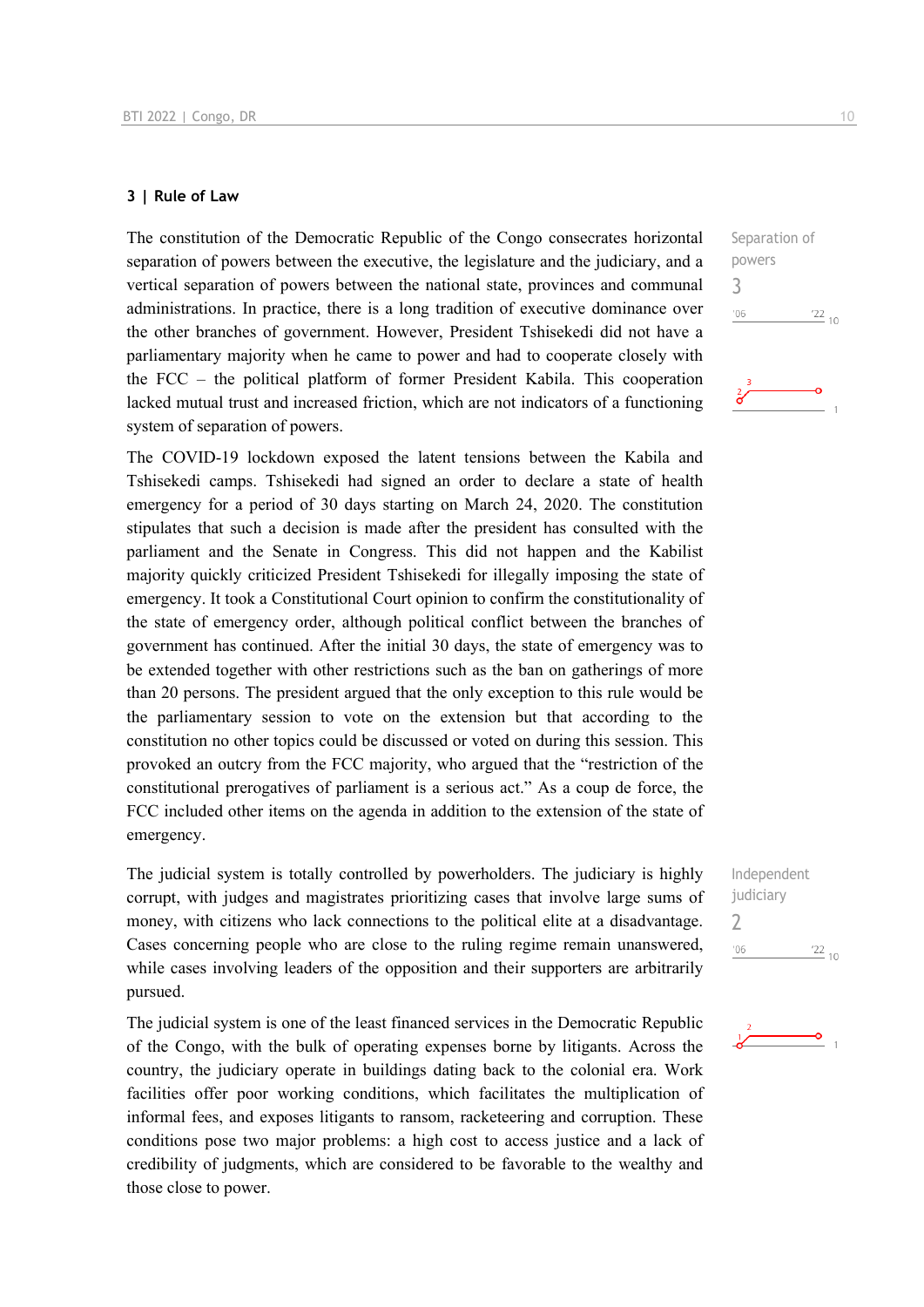The controversy over Tshisekedi's appointment of three new constitutional judges in July 2020 revealed the strategic and political importance of the Constitutional Court, which was said to be dominated by judges loyal to former President Kabila. Kabila's majority in parliament denounced the appointment of the new judges by Tshisekedi, arguing that the appointments were unconstitutional, although Tshisekedi received the support of the High Judicial Council.

When President Tshisekedi came to power, he promised to prioritize the building of an "un Etat de droit" or in other words the rule of law. Indeed, a court sentenced a high-ranking political official to 20 years of compulsory labor and a fine of \$150 million for the embezzlement of public funds in June 2020. Vital Kamerhe was Tshisekedi's chief of staff and used to be a close ally of Kabila but broke away from him before the 2018 presidential elections. Kamerhe was accused of having embezzled funds that were earmarked for Tshisekedi's "100 days program." Several other arrests followed, including that of former Prime Minister Matata Ponyo for having channeled more than \$80 million into the construction of the agro-pastoral park Bukanga-Lonzo. These construction activities have since come to a standstill, with the management of the project characterized by its opacity. However, it is difficult to judge whether the arrests and condemnation of political officials indicate a sincere political will to tackle corruption or whether they are part of political maneuvers (e.g., to disqualify Kamerhe from running as a candidate in the next presidential election).

Civil rights are guaranteed by the constitution of the DRC but are frequently violated. While violations of civil rights related to the electoral period and national politics have decreased, many violations are perpetuated in areas where armed conflicts take place, such as the Kivu provinces and Ituri province. The U.N. High Commissioner for Human Rights reported that between October 2019 and June 2020 1,300 civilians were killed by non-state armed groups and government forces. Extrajudicial killings are regularly perpetuated. The U.N. Joint Human Rights Office reported, for instance, at least 225 extrajudicial killings by security forces in the first half of 2020. According to Amnesty International and Human Rights Watch, human rights defenders such as Nobel Laureate Denis Mukwege continued to receive death threats in 2019 and 2020.

The COVID-19 state of health emergency did not affect the functioning of courts and tribunals. However, movement was restricted by the state of health emergency.



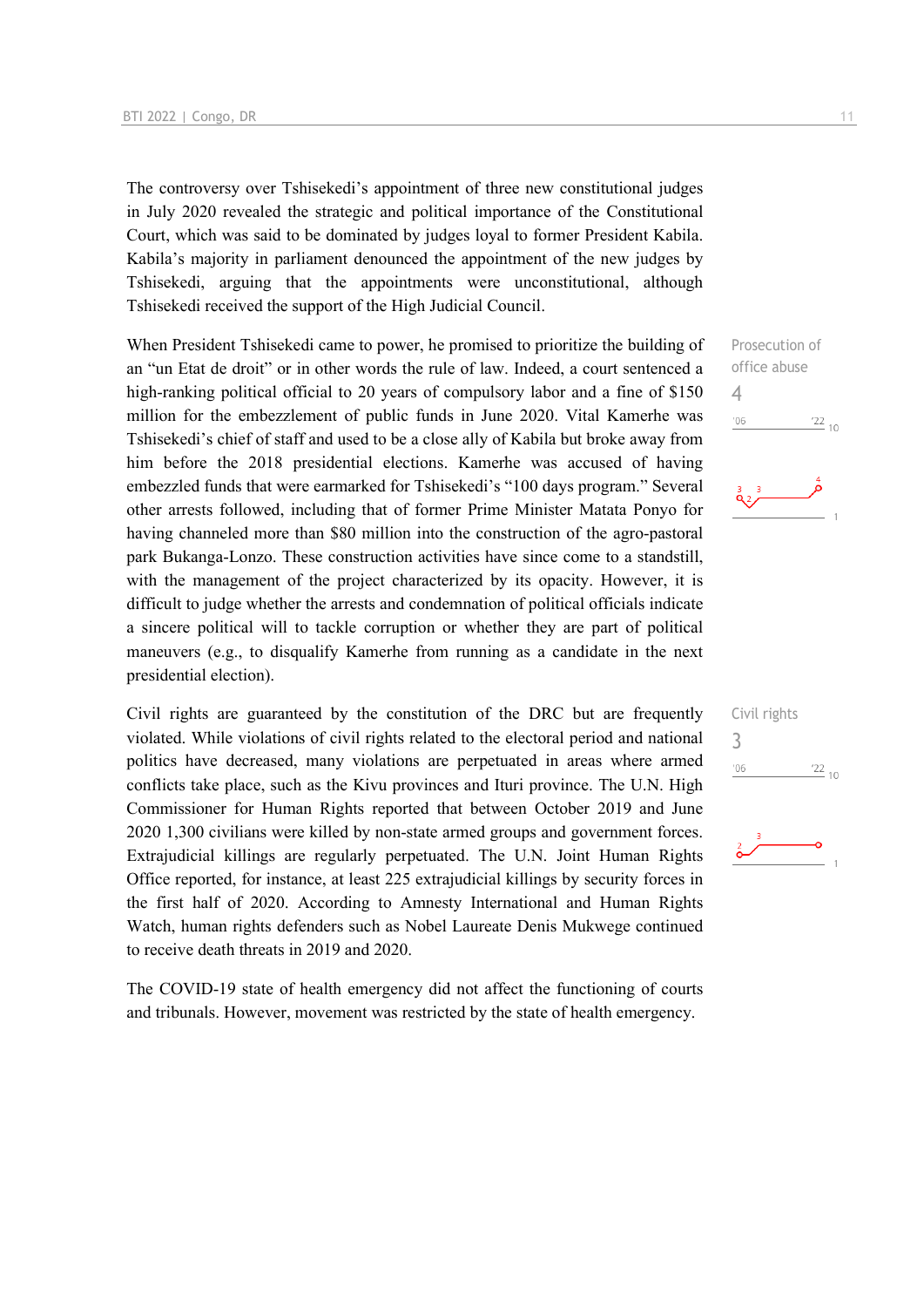#### **4 | Stability of Democratic Institutions**

Despite the country's stabilization since 2005, the performance of state institutions throughout the national territory, and the enhancement of social cohesion and trust in administrative leaders remain major challenges. Democratic institutions on the local and communal levels do not function according to the constitution, since local elections have never taken place. All officials at this level are appointed by the central government. Since this dysfunctional situation is related to the clientelistic system of patronage that the ruling elite has established, there were expectations that the end of former president Kabila's rule could mark the beginning of an improvement in institutional performance. However, so far, no improvement can be observed.

The electoral commission CENI serves as an example of the flawed functioning of democratic institutions in the DRC. CENI's reputation is still marred by the mismanagement of the most recent presidential elections in 2018. Furthermore, it has not been able to ensure the completion of the entire electoral cycle, as local and communal elections have not yet taken place, and the results that have been produced were seen as concocted to satisfy the desire of the incumbent regime. Given that the independence of this institution is strongly associated with the personality of its president, the appointment of Ronsard Malonda as its future president provoked strong contestation. Most religious organizations accuse Malonda of being the driving force behind the electoral fraud that favored the FCC in the 2018 elections. In response to the protests, President Tshisekedi is yet to sign Malonda's appointment decree and CENI continues to be headed by its interim president, Corneille Nangaa.

The commitment of major political actors to democratic institutions has been questionable during the period under review. While the transfer of presidential power took place, Congolese civil society and international partners consider the election that led to this transfer of power to have been heavily manipulated. Many observers believe that Tshisekedi's ascent to power was the result of a deal between him and Kabila, and not the result of Tshisekedi winning the highest number of votes.

Institutions (e.g., political parties, associations and civil society organizations) are rarely governed by principles of internal democracy. Instead, the leaders of the respective organizations exercise personal rule. The 2018 elections revealed the prevalence of clientelism. Many party lists included family members of the leading figures. Furthermore, candidates used resources obtained from their current positions.

Tshisekedi's rule was during his first two years characterized by many conflicts and widespread distrust between the three branches of government. For instance, the prime minister, the president of the National Assembly, the president of the Senate



Commitment to democratic institutions 2 $\frac{22}{10}$  $'06$ 

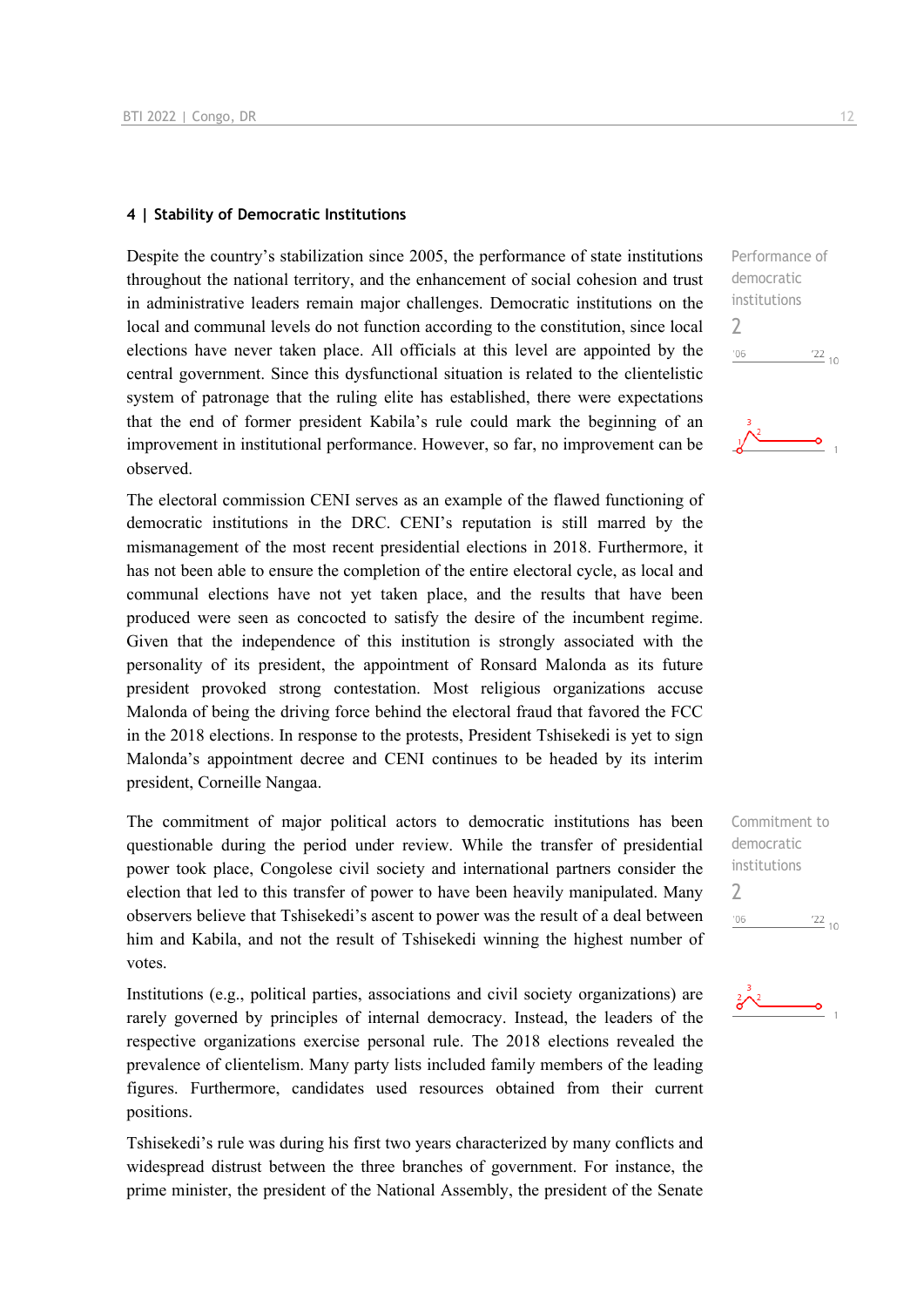and several FCC members of parliament boycotted the ceremony in which new members of the Constitutional Court were sworn in because they argued that the presidential appointment decree did not comply with the constitution or the organic law governing the organization, operation and jurisdiction of the Constitutional Court.

#### **5 | Political and Social Integration**

The Congolese party system is heterogeneous with a huge number of parties. In May 2019, 599 parties were registered with the Ministry of the Interior.

Only a few political parties operate nationally. In general, the majority of a party's members share the same origins as the party leader. Most parties are built around individuals who use the party as a vehicle to launch their own political careers, often in the hope of being co-opted by the ruling elite. Parties are strongly identifiable along ethnic, regional and community lines.

In the 2018 parliamentary election, the political platform Common Forces for the Congo (FCC) led by former President Kabila was the strongest force. In this platform, Kabila's People's Party for Reconstruction and Democracy (PPRD), Bahati Lukwebo's Alliance of Democratic Forces of Congo (AFDC) and several other satellite parties cooperated. However, in November 2020, President Tshisekedi created a new political platform – the Sacred Union for the Nation (USN) – in order to build his own support base, independent of the FCC.

Voter volatility is high. In the December 2018 elections, despite its representation across the whole country, the PPRD won 20 seats, fewer than the AFDC. The vote essentially divided along ethnic lines. Most members of parliament elected in either 2006 or 2011 were unable to retain their seats in the 2018 election. Due to persistent reports of corruption in the organization of the elections, it is difficult to determine whether voters' political and economic concerns outweighed their ethnic links to candidates and their parties.

All parties lack sustainable funding. No formal party-financing scheme exists. Thus, almost all parties rely on funding from party leaders or influential members, who generally use their government or public enterprise position to source public funds to cover party expenses.

| Party system |                 |
|--------------|-----------------|
| 4            |                 |
| '06          | $\frac{22}{10}$ |
|              |                 |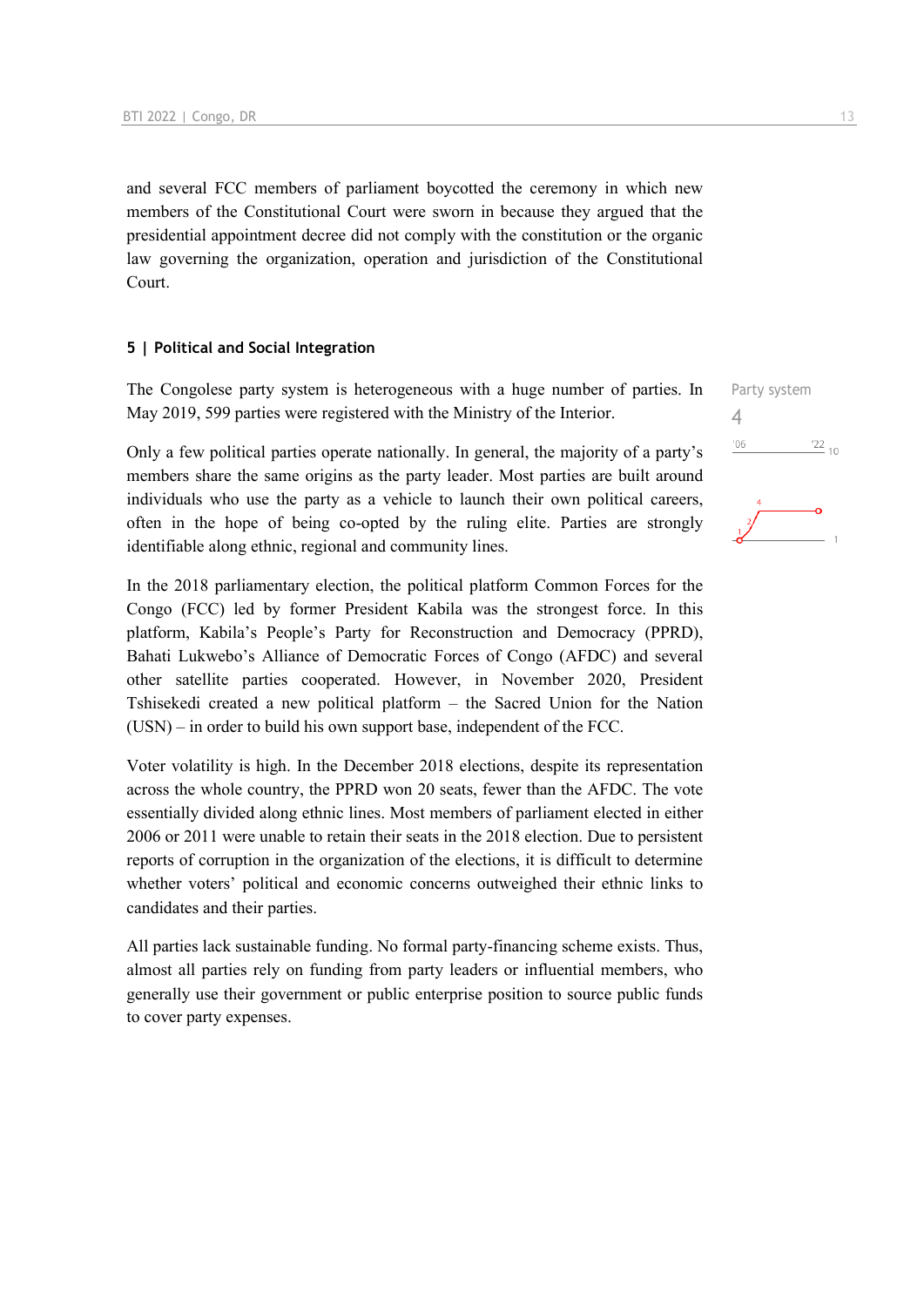There exist a myriad of interest groups, most of which are very small and confined to specific social segments. Often organizations are created to receive funding from international non-governmental organizations, with some organizations created to serve as a focal point for community development actions. In both cases, however, interest groups have very little influence over policies implemented at the national or subnational levels. Some interest groups have achieved some success either because they are connected with donors or because they are stranded by politicians seeking anchorage in society. Interest groups are generally poorly organized, locally based, narrowly focused and achieve little impact.

The Federation of Enterprises in the Congo (FEC) and several specific trade unions (e.g., unions for teachers, doctors and judges) are the most audible interest groups, but their demands are rarely taken into account by the government. Christian organizations and in particular the Catholic Church are the most influential organizations given their dominant position in the provision of public goods (e.g., health care and education).

No reliable public opinion data on public attitudes toward democracy in the Democratic Republic of the Congo is available. In particular, in the years before the 2018 general elections, there has been a growth in movements consisting mainly of young people, who comprise the majority of the population, which demand greater political openness. In 2020, many people demonstrated against the appointment of the electoral commission's chairman, who was allegedly involved in election rigging in the past. These protests demonstrate a certain demand for independent democratic institutions. A survey conducted by TERGET@ between March and July 2020 revealed that the electoral commission enjoys the lowest level of trust of any political institution: only 28% of the Congolese population trust the institution.

The legacy of violent conflict, and the low level of economic and social development have negatively affected the ability of citizens to organize in ways that really benefit society. Conflicts between ethnic groups have challenged the sense of solidarity and mutual trust. The associational life is existent and visible. There are more than 5,000 registered NGOs. However, these associations rarely act for common social benefit. NGOs are often set up as means to receive funds for the private benefit of a few individuals. The majority of the population relies on the informal sector and subsistence agriculture to survive. Village communities, extended families and local women's groups are the major frameworks of solidarity and self-organization, within which interpersonal trust appears to be high.

The COVID-19 crisis had a rather positive effect on solidarity and selforganization, which seem to be growing. For example, in the city of Goma (North Kivu), one of the most prominent citizen movements, Lucha, began organizing marches in June 2020 to demand the supply of drinking water and denounce the passivity of the authorities that left a large proportion of the population dependent on obtaining drinking water from wells. The gathering of people at these wells



Approval of democracy n/a  $\frac{22}{10}$  $'06$ 

 $\overline{m/s}$ 

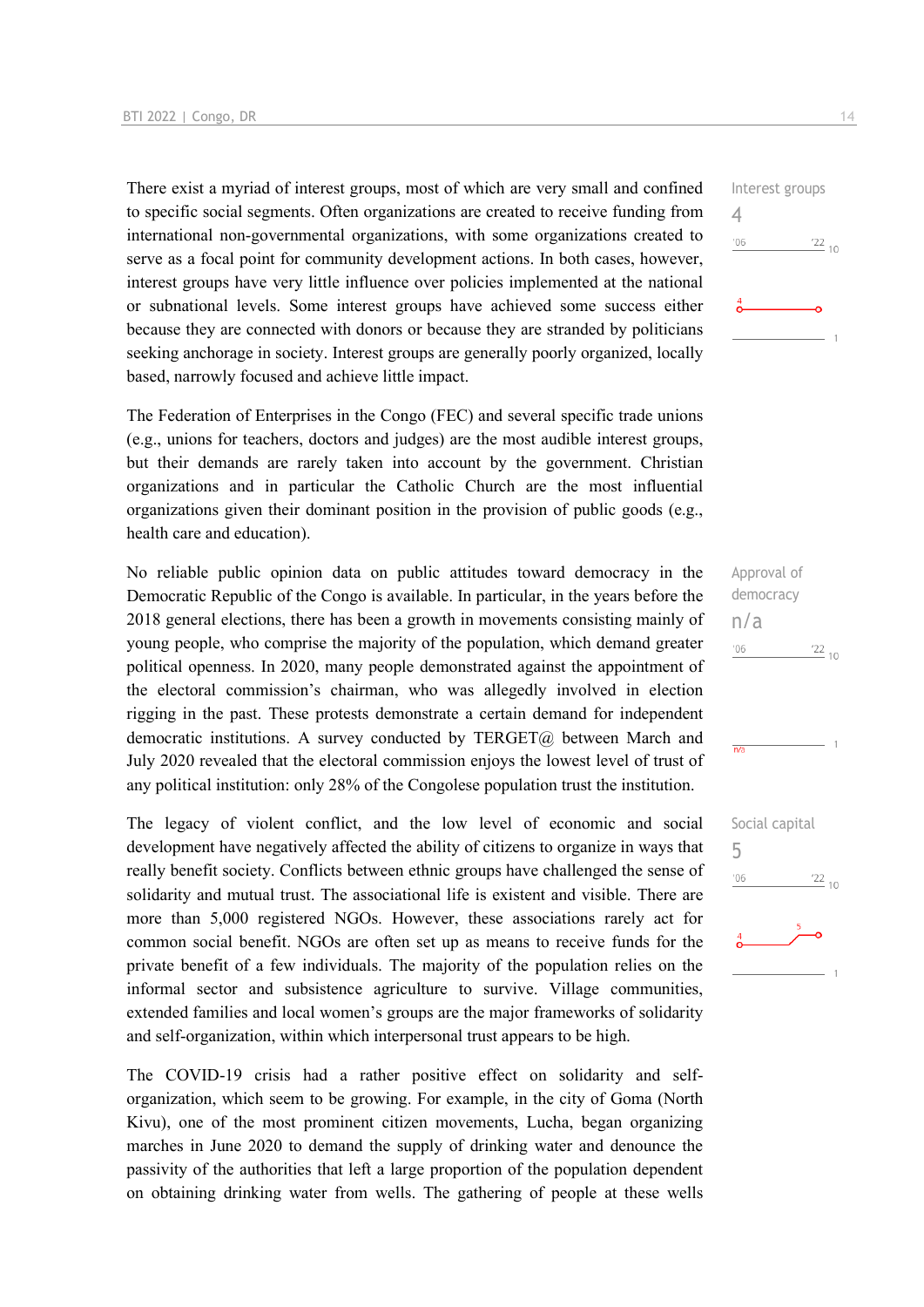posed a risk for the spread of the virus. In Kinshasa, a civil society group has partnered with the nurses' union, la Solidarité Syndicale des Infirmiers et Infirmières du Congo, to deploy well-trained volunteer health brigades to raise awareness of private operators, to contribute to efforts to tackle the COVID-19 pandemic and to organize fundraisers to obtain basic equipment for sanitation emergencies in rural areas.

## II. Economic Transformation

#### **6 | Level of Socioeconomic Development**

The Congolese population is among the poorest in the world, with the DRC ranked 175 on the Human Development Index (HDI). With an HDI score of 0.49 for 2020, the country experienced a slight improvement, but it remains in the category of least developed countries. The recent World Bank figures state that 73% of the population live on less than \$1.90 a day. This poor population is mainly concentrated in the Kasai and Northwest provinces.

The level of inequality is high in the DRC. The overall loss of HDI due to inequality was at 30.2% in 2020. No recent data on the Gini coefficient is available (2012: 42.1). Gender inequality is high, with the DRC scoring 0.617 in the Gender Inequality Index in 2019.

The COVID-19 crisis has increased poverty as food prices increased due to the depreciation of the Congolese currency in 2020. In 2019, prior to the COVID-19 crisis, 15.6 million people experienced food shortages. Travel restrictions, the curtailment of activities and the closure of borders have had an impact on the 70% of the Congolese population that is mainly employed in the informal sector.

| <b>Economic indicators</b> |      | 2017    | 2018    | 2019                     | 2020    |
|----------------------------|------|---------|---------|--------------------------|---------|
| <b>GDP</b>                 | S M  | 38019.3 | 46831.3 | 50400.7                  | 49869.0 |
| GDP growth                 | %    | 3.7     | 5.8     | 4.4                      | 0.8     |
| Inflation (CPI)            | $\%$ | ٠       | ٠       | $\overline{\phantom{a}}$ |         |
| Unemployment               | $\%$ | 4.3     | 4.2     | 4.1                      | 4.6     |
|                            |      |         |         |                          |         |

#### **Question** Score

| Socioeconomic |            |
|---------------|------------|
| barriers      |            |
|               |            |
| '06           | $122_{10}$ |
|               |            |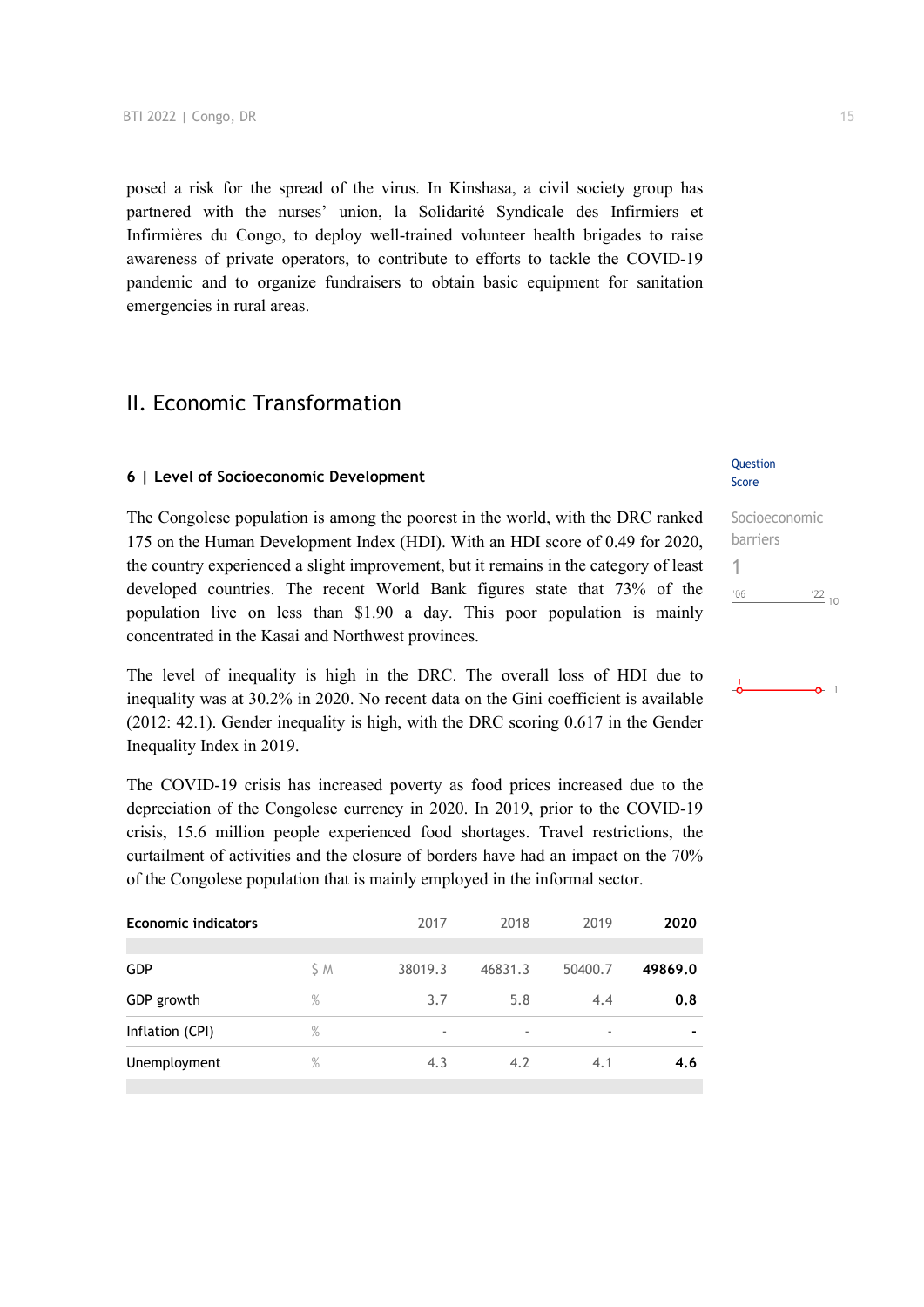| <b>Economic indicators</b> |          | 2017           | 2018      | 2019                     | 2020      |
|----------------------------|----------|----------------|-----------|--------------------------|-----------|
| Foreign direct investment  | % of GDP | 2.8            | 3.0       | 2.7                      |           |
| Export growth              | $\%$     | 7.3            | 14.2      | 1.6                      | 2.8       |
| Import growth              | $\%$     | 9.7            | 4.7       | $-1.0$                   | 1.5       |
| Current account balance    | S M      | $-1241.4$      | $-1672.3$ | $-1693.2$                | $-1094.7$ |
| Public debt                | % of GDP | 19.2           | 15.1      | 15.0                     | 15.2      |
| External debt              | S M      | 5083.9         | 4955.7    | 5617.8                   | 6137.2    |
| Total debt service         | S M      | 395.9          | 376.4     | 1097.1                   | 326.2     |
| Net lending/borrowing      | % of GDP |                |           | $\overline{\phantom{a}}$ |           |
| Tax revenue                | % of GDP |                |           | $\overline{\phantom{0}}$ |           |
| Government consumption     | % of GDP | 6.1            | 6.4       | 6.5                      | 7.0       |
| Public education spending  | % of GDP | 1.5            |           |                          |           |
| Public health spending     | % of GDP | 0.4            | 0.5       | $\overline{\phantom{0}}$ |           |
| R&D expenditure            | % of GDP | $\overline{a}$ |           | $\overline{\phantom{0}}$ |           |
| Military expenditure       | % of GDP | 0.8            | 0.6       | 0.7                      | 0.7       |

Sources (as of December 2021): The World Bank, World Development Indicators | International Monetary Fund (IMF), World Economic Outlook | Stockholm International Peace Research Institute (SIPRI), Military Expenditure Database.

#### **7 | Organization of the Market and Competition**

The government does not prohibit outward investment, nor does it particularly promote it. Currently, there are no government restrictions preventing domestic investors from investing abroad and there are no countries with which domestic investors are precluded from doing business. In the country, there is a National Agency for Investment Promotion (ANAPI), whose mandate is to simplify the investment process, make procedures more transparent, assist new foreign investors and improve the image of the country as an investment destination. There is also a Steering Committee for the Improvement of the Business and Investment Climate (CPCAI), which is charged with improving the Democratic Republic of the Congo's ranking in the World Bank's "Doing Business" by reducing administrative delays, red tape and the overall cost of establishing a business.

Market organization  $\overline{\phantom{0}}$  $'06$  $\frac{22}{10}$ 

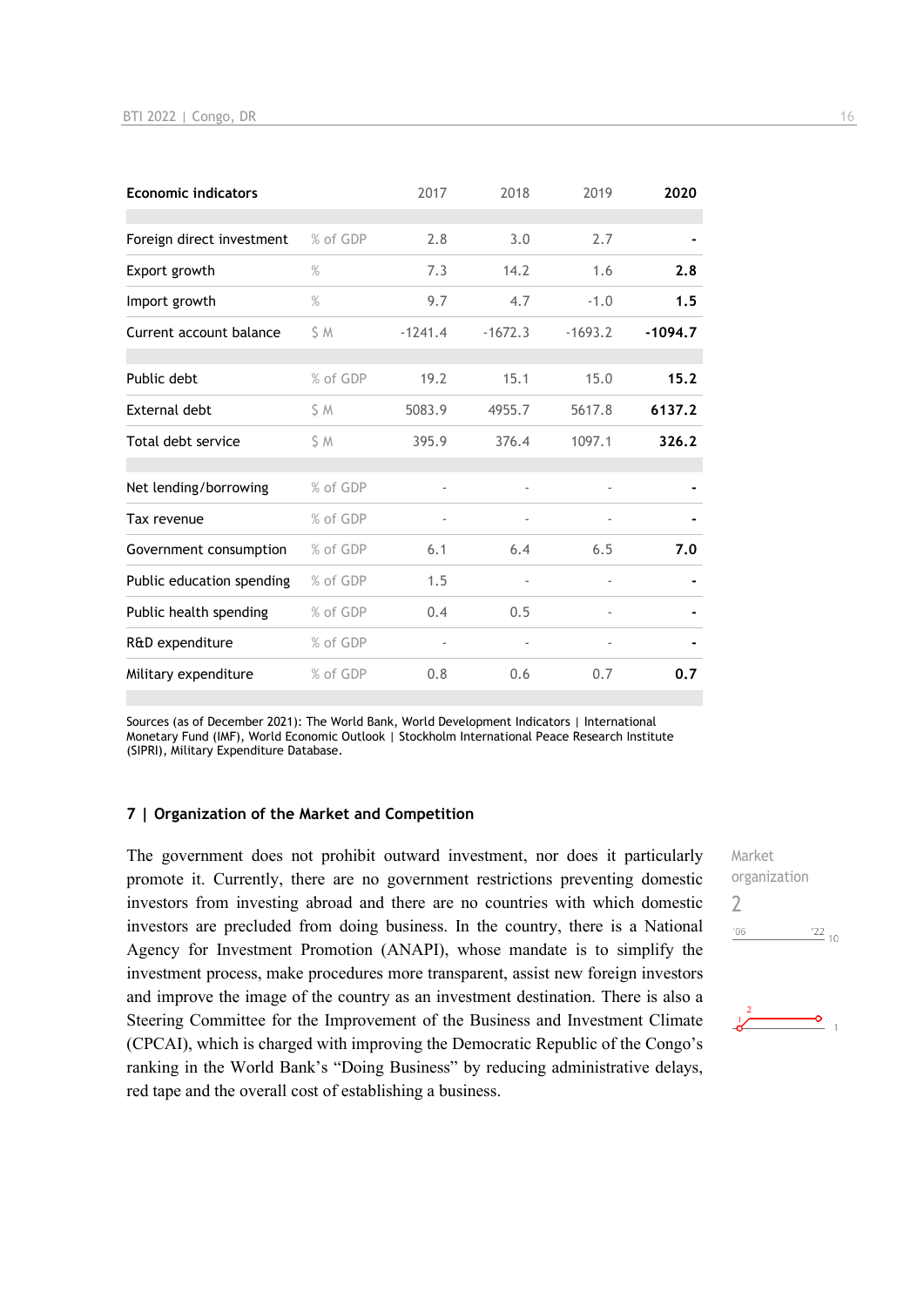However, DRC remains a challenging environment in which to conduct business. The country ranked in the World Bank's 2020 Doing Business report 183 out of 190 countries. It takes four procedures and seven days, and costs 16.3% of GNI per capita to start a business.

Irrespective of the economic sector, market competition remains severely constrained largely due to high levels of economic opportunism, such as corruption at all levels of public administration, and the direct intervention in the economy by the ruling elite for personal gain.

Market-based competition is confined to only a few segments of the economy. Heavily dependent on exports from the extractive sector and, given the quality of its governance, the state remains dependent on customs duties, which makes investments extremely costly. This is very detrimental to progress of market norms, as any foreign investor faces a high risk that they will be pushed out of the market by actors close to the government.

According to the National Bureau of Statistics (INS), more than 80% of the workforce operate in the informal sector. The large informal sector is less the result of an extensively regulated market, and more the result of a highly dysfunctional, unfair and opaque institutional framework, high levels of corruption and clientelism, and a lack of infrastructure.

Since 2018, the DRC has an organic law that enshrines pricing freedom and competition, known as the Competition Act or Antitrust Act. This act prohibits anticompetitive practices, which are referred to as practices that may (a) restrict access to the market by competitors; (b) enable businesses to carve up markets among them or fix prices; (c) hamper production, outlets, investments or technical and technological advances; or (d) skew the outcome of a competitive bid. However, authorizations may be granted by the competition commission in respect to cartels that contribute to promoting economic progress, job creation and maintenance. Moreover, the minister has the power to define the method for calculating the price and determine the maximum profit margin authorized for tradespeople other than liberal professionals. The opportunities for free pricing and to gain profits from business could thus be limited considerably. On the other hand, the competition act introduces rules that regulate potential public restraints on competition and sets clear conditions under which public or state-owned entities are allowed to conduct business activities in competition with the private sector. That is an elementary improvement in the conditions for competition in DR Congo.

The new framework has enabled the rapid implementation of liberalization policies in some sectors, such as insurance. But the general enforcement of the framework remains a challenge, since the high level of corruption and political interference in business distorts economic competition.

Competition policy 3 $'06$  $\frac{22}{10}$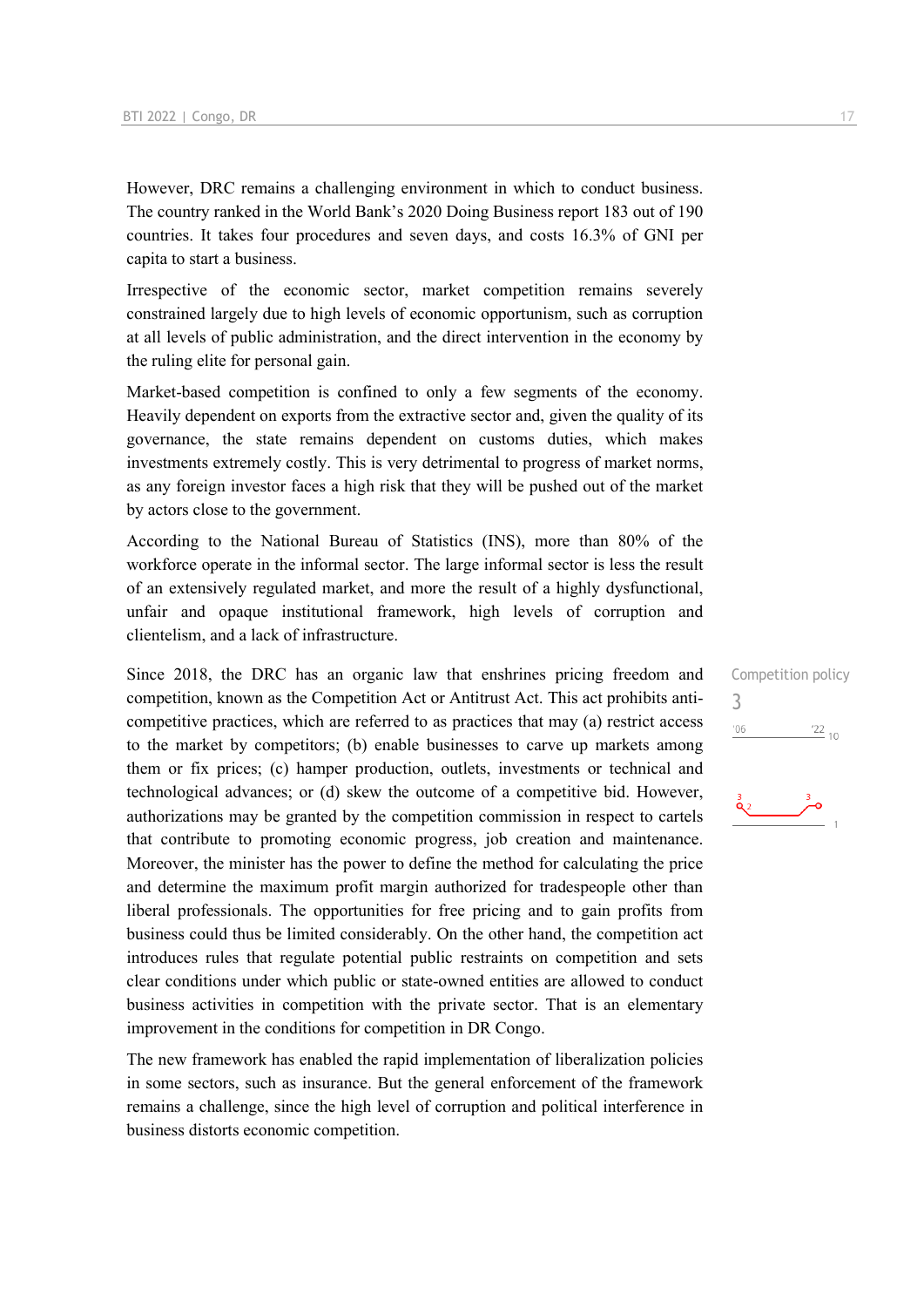The DRC is a heavily extroverted economy based primarily on the export of extractive sector products and the import of almost all other goods. In fact, it is a country that is very open to international trade, although there are several trade related duties that, as in many import-dependent countries, are of a fiscal nature since they are one of the main sources of government revenue. The simple average of the MFN applied total tariffs was 10.9% in 2019.

As a member of the World Trade Organization (WTO), the DRC has already undergone two trade policy reviews (TPR). The most recent was conducted in 2016, which urged the country to accelerate the ratification of the Agreement on Trade Facilitation, and to fully meet the notification requirements and other commitments (e.g., those related to trade procedures, technical requirements and intellectual property protection). So far, the country is yet to fully comply with all of these WTO recommendations.

Outdated customs procedures that fail to comply with the World Customs Organization (WCO) customs procedures, informal facilitation costs for record handling, as well as onerous regulations and several other administrative hurdles lead to higher administrative waiting times at ports. All of these elements represent obstacles to free trade.

The banking sector in the DRC remains underdeveloped and there is no domestic stock market. In 2018, the country had less than 10 licensed banks. At the time of writing, the number of licensed banks was 17. However, most of these banks are poorly capitalized and, therefore, remain highly vulnerable to shocks. Moreover, access to financial services such as credit is confined to a small share of the population due to cumbersome procedures and the high level of collateral required. No information is available on the bank capital to assets ratio or share of nonperforming loans.

In recent years, some signs of improvement can be observed, such as the liberalization of the insurance sector following the creation of a new regulatory framework, the establishment of the Authority for Regulatory and Insurance Control (Autorité de Régulation et de Contrôle des Assurances, ARCA) in 2018, the reform of the central bank (organic law of 2018), and the modernization of the national payment system (2018).

The DRC's banking system has made some progress toward financial inclusion following the policy of "bancarisation" initiated in 2011 under Prime Minister Matata Ponyo. This policy required that all civil servants receive their salaries through direct bank transfer. However, with a financial inclusion rate of around 6%, the country has one of the lowest levels in the world. According to several financial analysists, this low rate is due to loose banking regulations and relatively low minimum capital requirement rates.

Liberalization of foreign trade  $\Delta$  $^{\prime}06$  $\frac{22}{10}$ 



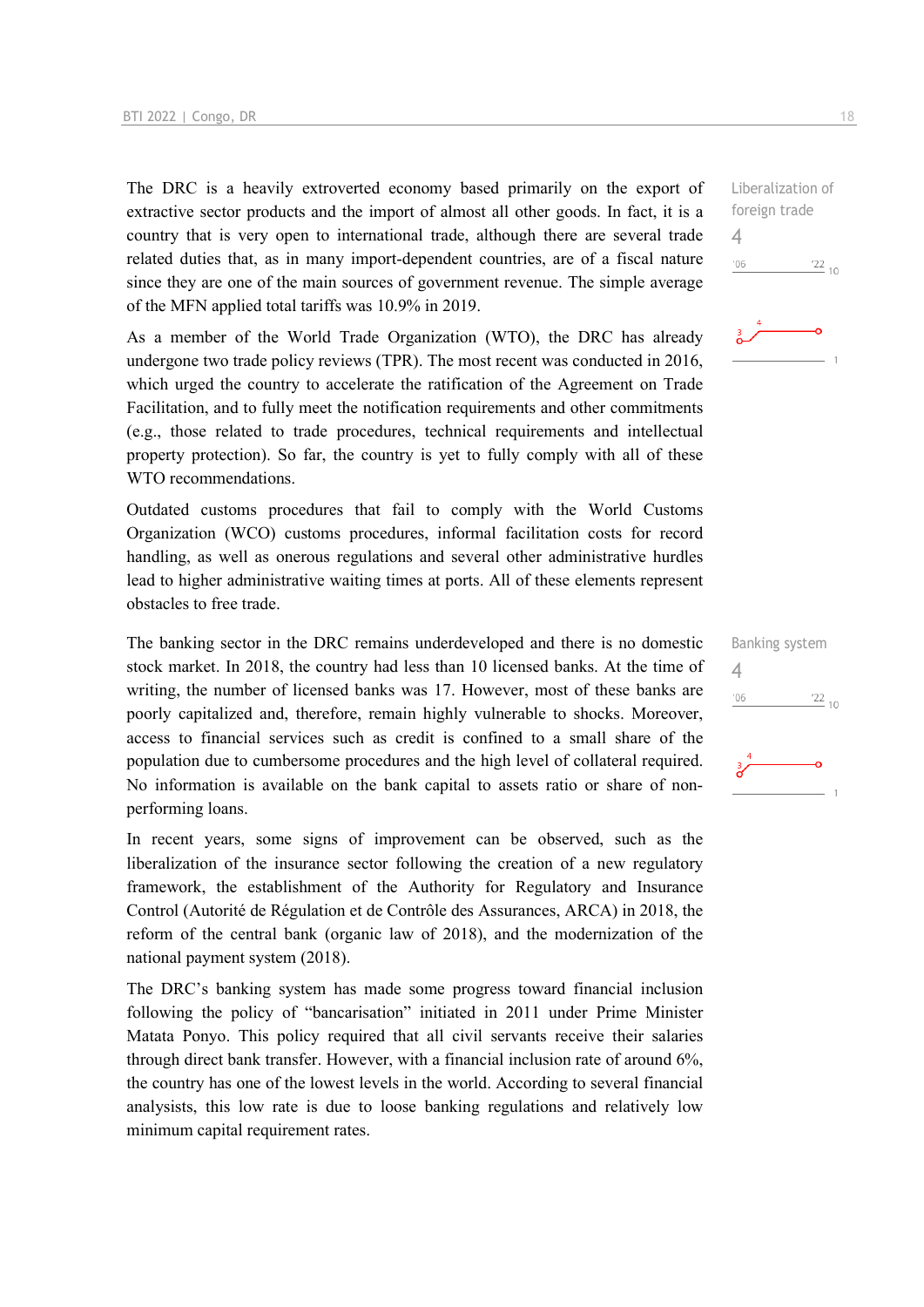The Congo's central bank (BCC) took measures to ensure financial stability during the COVID-19 crisis. It initially lowered its (key) interest rate from 9% to 7.5% in order to reduce the cost of credit and to stimulate private sector growth. Other measures such as allowing financial institutions to suspend penalties on overdue claims during the crisis have also been introduced. Banks have been granted the possibility of being refinanced for a period of 24 months in order to increase the resources available to them to provide new credit for imports, food production and other commodities.

#### **8 | Monetary and fiscal stability**

The Congolese economy is not only a highly extractive and extroverted one but also a dollarized one. This reliance on the U.S. dollar is caused by citizens' mistrust in the management of the national currency, the Congolese franc (CDF). The CDF was comparatively stable between 2018 and 2019, with an average depreciation rate in comparison to the U.S. dollar of around 2.4%. But in the first six months of 2020, the rate of depreciation has risen to 12.15%, according to the Congolese central bank. While the situation in 2020 is not comparable to the period of hyperinflation in the early 1990s, the same depreciation trend continued throughout 2020, so that the U.S. dollar, which was trading at CDF 1,683.88 (indicative) and CDF 1,744.17 (parallel) in January 2020, ended the year worth CDF 1,989. The real effective exchange rate had already risen in 2019 to 125.4 (2018: 118.2, 2017: 104.1) in comparison to 2010. The rate for 2020 is not available yet.

One objective of the central bank of the Democratic Republic of the Congo is to maintain the stability of the internal financial system through the management of inflation rates and by strengthening the Congolese franc. The independence of the central bank is enshrined in the constitution of the DR Congo. According to article 176 of the constitution, the central bank is independent in the definition and implementation of monetary policy. However, like many laws, this article is not enforced, and the central bank's independence does not extend beyond the text. In practice, monetary policy is fully aligned with the country's overall governance.

The Congolese franc's loss of stability is partially attributable to the effects of the COVID-19 pandemic, which reduced real GDP growth, increased consumer prices (particularly of imported products), reduced fiscal revenues, and increased fiscal spending through the implementation of a COVID-19 response plan that included the opening of new COVID-19 test centers in Lubumbashi and other cities. Indeed, the sharp decline in exports of about 27% has led to a scarcity of foreign currency in the country. The lack of revenue in the treasury account led to a cumulative deficit in the first four months of 2020 of CDF 620.3 billion against CDF 564 billion for the whole of 2019. Consequently, the central bank raised in August 2020 its key rate from 7.5% to 18.5% to counter excess liquidity and monetary expansion, while at the very beginning of the year it had lowered its key rate from 9% to 7.5%. Between August 2020 and January 2021, the exchange rate saw little change.

Monetary stability 5 $-06$  $\frac{22}{10}$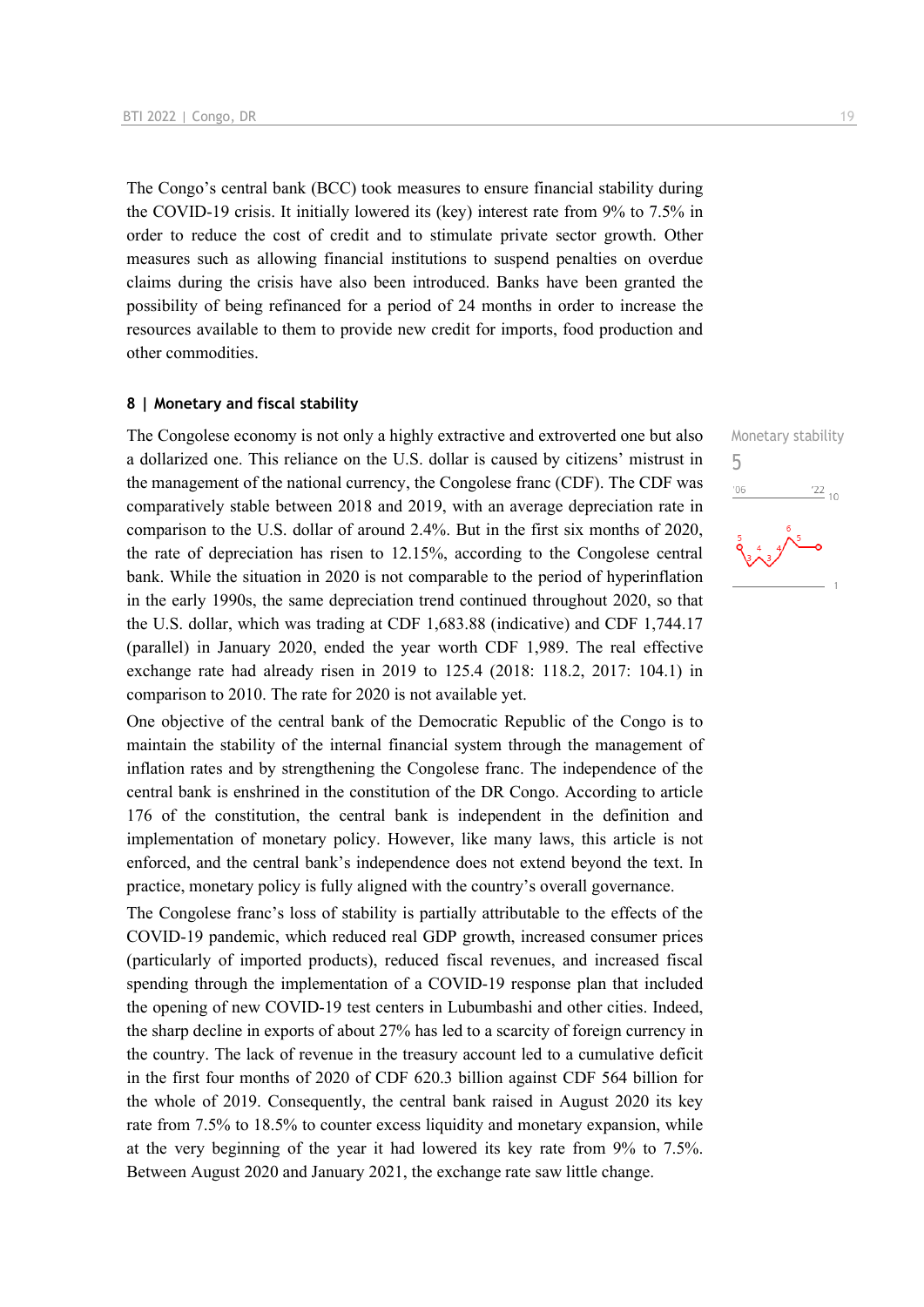The government's budgetary policies are characterized by contradictions. On the one hand, the country has implemented a restrictive fiscal policy in coordination with monetary policy for several years. This included reducing public spending, albeit directed at sectors that are not under the direct control of the president or his small circle, which has been key to relative internal and external economic stability. However, the improvements that were achieved through these policies slightly stagnated or deteriorated in the period under review, although the situation is still much better than at the beginning of the 2010s.

In 2019, government consumption accounted for 6.5% of GDP. This is a slight increase over recent years (e.g., in 2016, it stood at 5.5%), but lower than in 2014 (14.4% of GDP) or in comparison to other countries in West and Central Africa. The current account balance has slightly increased to -\$1,693.2 million in 2019 (2017: -\$1,241.4 million, 2018: -\$1,627.3 million), but is still much lower than in 2013 when it stood at -\$3,108.8 million. Public debt decreased from 86.9% of GDP in 2007 to 14.7% in 2019. External debt declined from \$13,102.3 million in 2009 to \$4,995.7 million in 2018 and slightly augmented to \$5,437.5 in 2019. The total debt service was strengthened and stood at \$1,279.5 million (2018: \$376.4 million). Yet, total reserves also decreased from \$1,678.5 million in 2013 to \$665.3 million in 2018 in current U.S. dollars.

The central bank figures are often contradictory. For instance, the central bank announced in February 2019 a budget surplus of \$12 million, but a budget deficit of \$91.5 million (CDF 160 billion) in March 2019 and a deficit of \$59.5 million (CDF 104 billion) in April 2019. Such contradictory statements can partly be explained by government overspending. For example, the operational expenses of the Presidency of the Republic were exceeded by 120% between January and March 2019. Moreover, the new president, Tshisekedi, announced a new program at the beginning of his term, the "100-day emergency program." This program was carried out extra-budgetarily, in violation of the Public Finance Act. The same applies to the program of free basic education.

On December 16, 2019, the Executive Board of the International Monetary Fund (IMF) approved under the Rapid Credit Facility (RCF) a disbursement of SDR 266.5 million (about \$368.4 million) to the Democratic Republic of Congo in order to enable the authorities to meet their urgent balance of payment needs. However, concerns about public revenue mobilization have not diminished substantially. In fact, during the first two years of President Tshisekedi's term in power, not a single financial agency achieved its assignments. Corruption, tax evasion, illegal exemptions, and interference by military and police personnel, which deprive the Congolese state of much needed means, have certainly decreased, but not significantly.

Thus, the Congolese government was already experiencing a budget deficit before the declaration of the COVID-19 pandemic. In order to be able to deal with the related difficulties, some institutions have provided loans and grants to the DRC.  $\frac{22}{10}$ 

Fiscal stability

3

 $06'$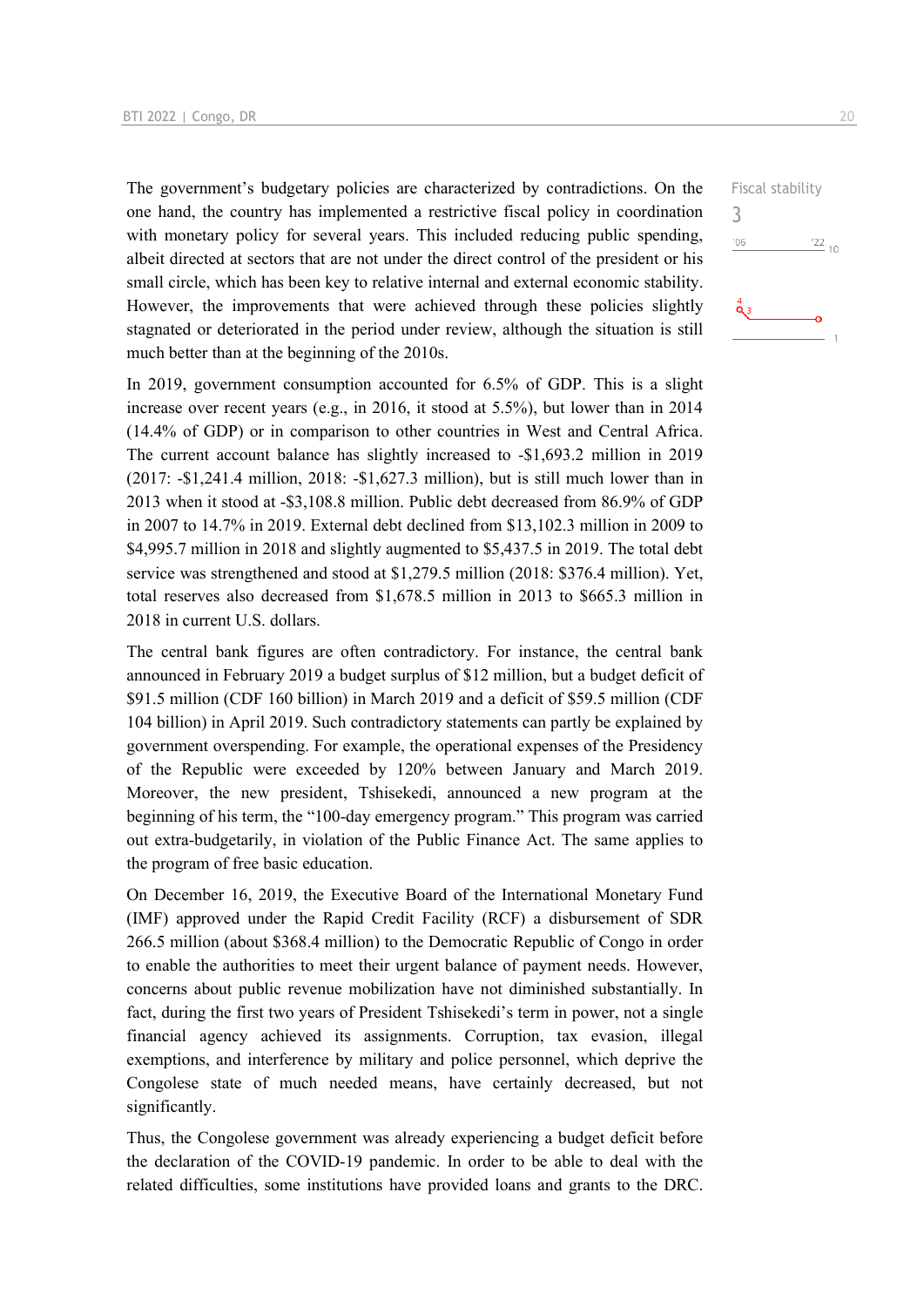The IMF granted under the RCF \$20 million for debt relief, while the African Development Bank (ADB) approved \$142 million, including \$43 million in loans, \$60.6 million in grants from the transitional support facility and \$37.8 million in grants from the African Development Fund. Having requested debt cancellation, the DRC received only a moratorium on these debts, with the deadline for debt repayment extended from December 2020 to June 2021. However, China agreed to forgive \$28 million in interest owed on loans that were due at the end of 2020, while also providing \$15 million in financial support for development projects and \$2 million in support for the DRC's chairmanship of the African Union.

#### **9 | Private Property**

Formally, the DRC's constitution (Chapter 2, Articles 34–40) protects private ownership and does not discriminate against foreign investors. According to the law, real property rights and related issues like liens and mortgages are registered at the Ministry of Land. However, land registration remains risky because records are often incomplete and legal disputes over land are common.

Intellectual property rights (IPR) are legally protected in the DRC, but their enforcement is limited. The legal framework dates back to the 1980s. Law 82-001 of January 7, 1982, regulates industrial property, as well as the protection of patents and trademarks. The protection of registered patents and trademarks is only valid for 10 years. Some advances in the protection of intellectual property rights were recorded during the period under review. In February 2019, the minister of culture and arts signed the implementation decree of a law on the protection of copyright and related rights that was adopted in 1986 (Ordinance-Law No. 86-033 of April 5, 1986). However, what seemed to be a step forward provoked strong protest from professional musicians.

According to the U.S. Department of State's investment climate report, the DRC is a signatory to a number of relevant agreements with international organizations such as the World Intellectual Property Organization (WIPO) and the World Trade Organization (WTO). It is also subject to the Agreement on Trade-Related Aspects of Intellectual Property Rights (TRIPS), although the government does not record IPR violations. The DRC is yet to join the African Intellectual Property Organization (OAPI), even though the country is a member of the Organization for the Harmonization of Business Law in Africa (OHADA).

Property rights 3 $06'$  $\frac{22}{10}$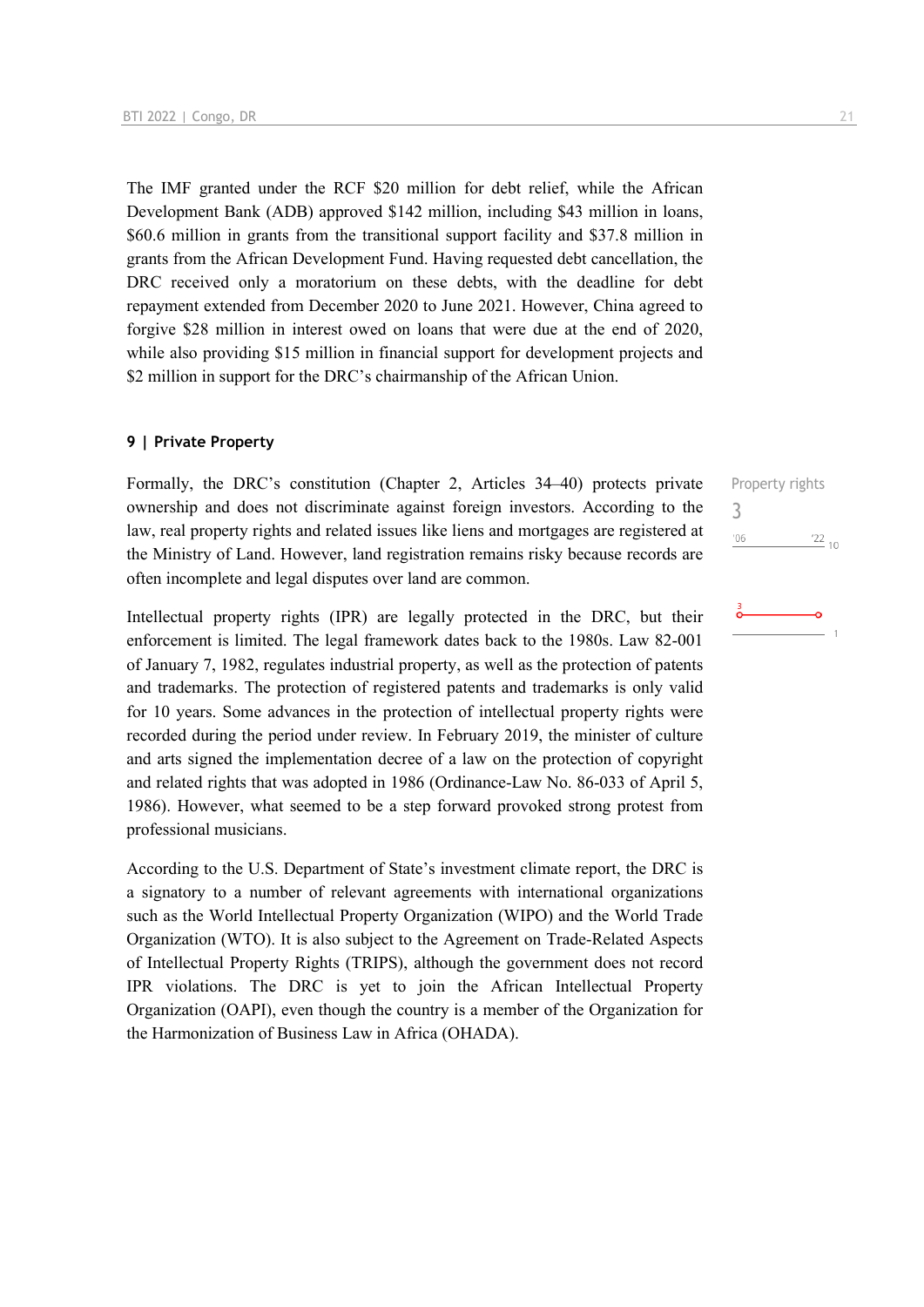In 2018, the DRC started a new phase of restructuring its economic framework to comply with the standards of the Organization for the Harmonization of African Business Law (OHADA). For instance, the country adopted a new mining code on March 9, 2018. Despite these reforms, most Congolese entrepreneurs continue to operate in the informal sector because they consider the business climate too hostile. The World Bank's Doing Business report ranked the DRC 183 out of 190 economies in 2020. In order to improve the business climate, the government of Prime Minister Ilunga Ilunkamba adopted in June 2020 a roadmap consisting of 80 reform proposals. However, as of January 31, 2021, the business climate is yet to improve. This is partly due to challenges related to the COVID-19 crisis.

In the DRC, 20 state-owned enterprises operate in the mining, transportation, energy, telecommunications, finance and hospitality sectors. No privatization processes were underway in 2019 and 2020.

The Congolese government has taken several measures to mitigate the effects of the COVID-19 pandemic on private enterprises. Impart VAT on basic food, as well as duties and taxes on pharmaceutical materials were exempted. Tax contracts were suspended and grace periods for companies' tax arrears were extended. However, these measures came rather late (in April and June 2020). A study by Elan-International and the Federation of Congo Businesses shows that 77% of businesses have experienced supply chain disruptions and 97% of businesses across the country have not received any support from the government, while 61% of businesses consider tax breaks a real form of support.

#### **10 | Welfare Regime**

The Congolese social security system is essentially based on the Caisse Nationale de Sécurité Sociale (CNSS). This only covers workers in the formal sector, who in reality represent less than 20% of the country's workers. The majority of Congolese rely instead on social protection based on family ties or other informal ties. The United Nations estimated that 25.6 million citizens of the DRC were in need of humanitarian assistance in 2020.

Decades of war have destroyed larger traditional social structures in many areas of the country. According to the Internal Displacement Monitoring Center, the number of internally displaced people substantially increased in 2020, and at the end of the year nearly 5.3 million Congolese were internally displaced due to violence and conflict. The UNHCR in June 2020 reported that an additional 0.5 million refugees resided in the DRC, the majority of whom fled from the Central African Republic and Rwanda. Internally displaced persons (IDPs) and refugees are fully dependent on international humanitarian organizations for their survival given the government's low contribution to social sectors. To meet their objectives, these organizations use several programs ranging from cash transfers, in-kind social

Social safety nets 1 $'06$  $\frac{22}{10}$ 



Private enterprise

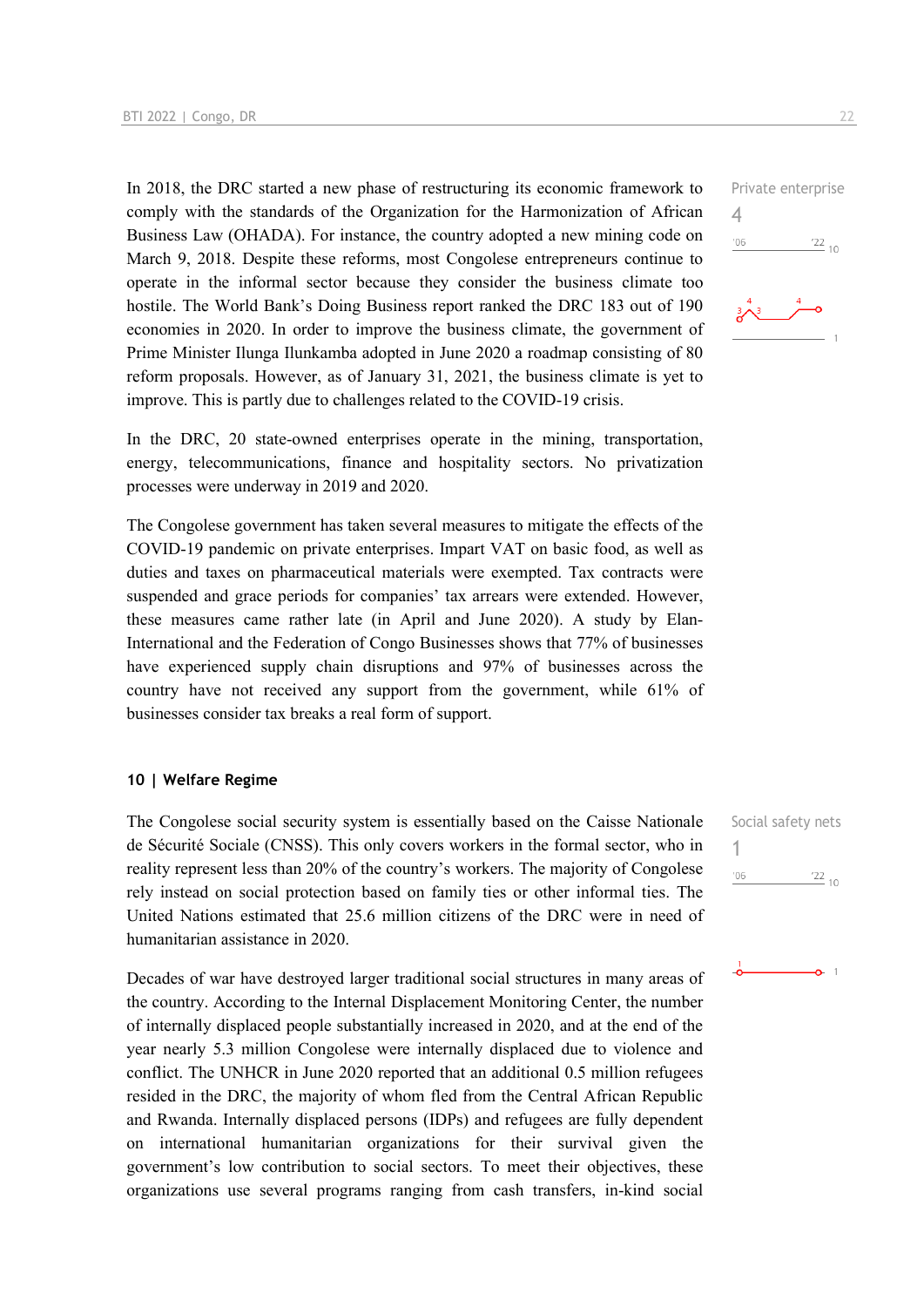safety nets, fee exemptions, public works, social assistance and social services. The internal counterpart of the intervening structures in this domain are churches, which provide most social services.

In response to the increase in hardship caused by the COVID-19 pandemic, the government of the DRC did not provide any cash transfers to businesses or households, but instead committed to providing free water and electricity for a twomonth period. The government's other key measure was a ban on the eviction of tenants who could not pay their rent by June 2020. While the first measure was not really implemented since the national electricity company inflated the bills (doubling the costs for three months) in the months following the lockdown, the second measure was implemented.

Equal opportunity is enshrined in the constitution, but it does not exist in practice. In general, access to opportunities and social success are very unequally distributed, and largely determined by personal relations and patronage networks – particularly an individual's personal or ethnic relation to the country's president, the president's family, the president's personal associates, and the country's high-ranking political and military officials. Furthermore, there are strong disparities between rural and urban areas, between different regions, and between men and women.

The National Fund of Equalization (CNP) has been charged with financing public investment projects and programs that aim to ensure national solidarity and correct for imbalances in the development of different provinces. Except for this mechanism, which remains inefficient in practice, there are no institutions to compensate for gross social inequalities.

Even though statistically every child attends primary school (enrollment ratio: 118.5), as recently as 2020, only 46.2% of children completed secondary education and only 6.6% completed tertiary education, which is not an improvement compared to recent years. The female-to-male ratio of school enrollment is now 90% for primary education, but only 60% for secondary and tertiary education. The literacy rate also shows gender disparity. In 2016, 88.5% of men were able to read and write, but only 66.5% of women. The female labor force participation rate stood at 48.5% in 2019, but it is predominantly active in the informal sector.

Equal opportunity 1 $\frac{22}{10}$  $'06$ Ō.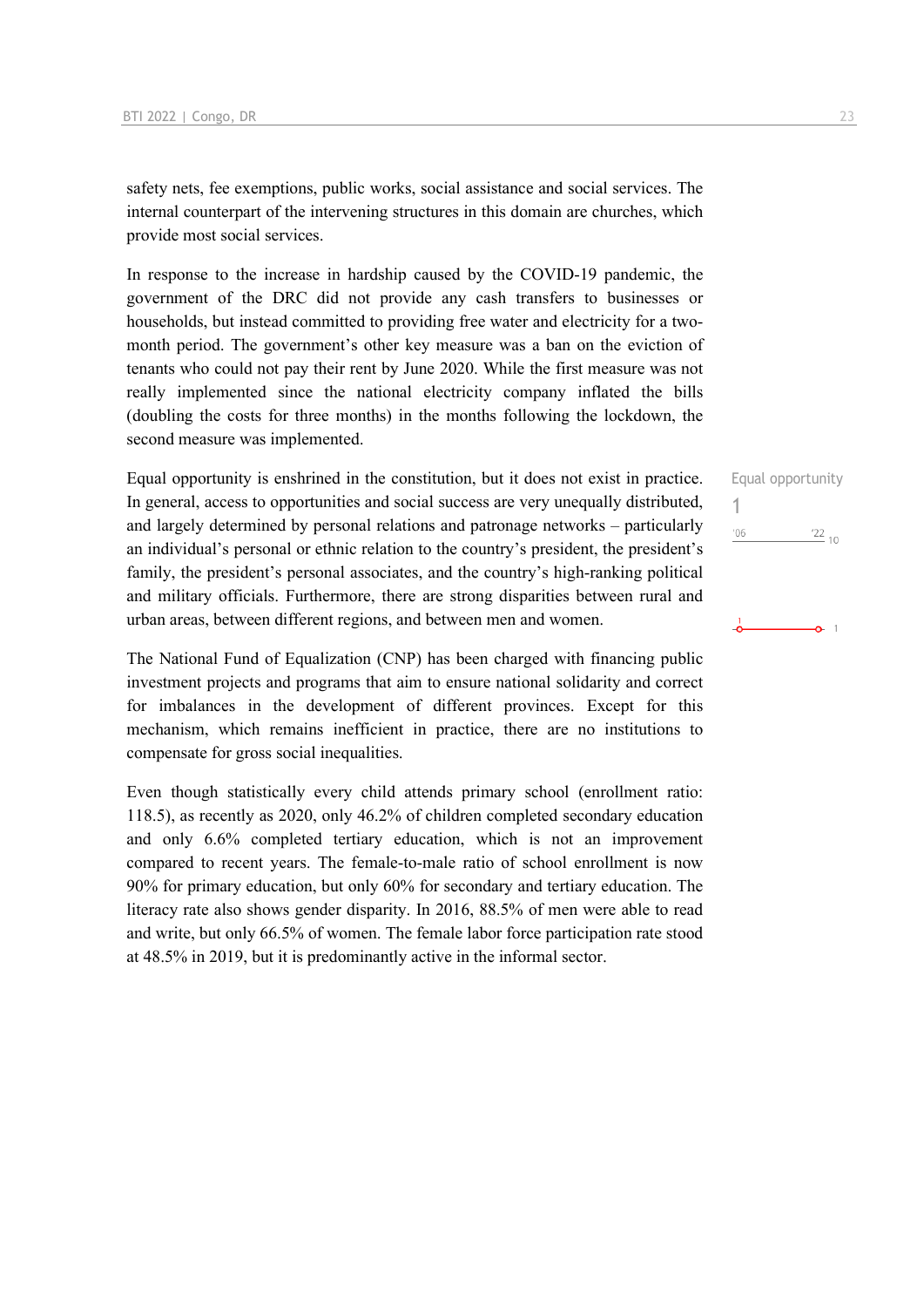#### **11 | Economic Performance**

Since the very beginning of the 2000s, the DRC has, like many African countries, performed well economically, with annual growth rates above 4%. This trend continued until 2019 when the DRC's GDP grew by 4.4% before the growth rate declined to -1.7% in 2020, reflecting a recession that many analysts attribute to the COVID-19 pandemic. In 2019, GDP amounted to \$50,400.7 million. However, per capita growth (1.1% in 2019) was much lower than the total growth rate. Even though per capita GDP almost doubled between 2009 (\$605) and 2019 (\$1,147), it is still very low in comparison to other countries in the region of West and Central Africa. The World Bank estimated that the unemployment rate was 4.6% in 2019. Yet, this number is not very informative since the large majority of Congolese people work in the informal sector.

The inflation rate, which had fallen significantly from 29.3% in 2018 to an average of 4.7% in 2019, rose again in 2020 to an average of 16.3%. The closure of borders to prevent the spread of COVID-19 led to price increases for staple foods, which are mostly imported.

Heavily dependent on commodity exports, the DRC has run a current account deficit since 2018, which widened from -3.6% to -4.8% in 2020.

Despite a difficult business environment (e.g., insecurity, epidemics, weak infrastructure, illegal mining), the opportunities presented by the mining sector, which accounts for more than 14% of budget revenues, continue to attract foreign private investment. Foreign direct investment amounted to 2.7% of GDP in 2019. Domestic investment, on the other hand, is likely to be adversely affected by the increase in the interest rate from 7.5% to 18.5% in August 2020. On the other hand, if the positive outlook for the sector is confirmed, it should support government spending. Nonetheless, the authorities may be forced to exercise restraint in public spending in order to curb the accumulation in deficits seen since 2018.

#### **12 | Sustainability**

The constitution provides a legal framework for the protection of the environment. Law no. 11/009 of July 9, 2011, contains fundamental principles relating to the protection of the environment. This is also the case for Law no. 11/2002 of August 29, 2002, on forestry. Since 1976, the Democratic Republic of the Congo is a signatory to the Convention on International Trade in Endangered Species of Wild Fauna and Flora (CITES), which is a legally binding agreement. The Congolese Environment Agency (ACE) monitors the implementation of environmental laws. Since the amendment of the mining code in 2018, the ACE is also responsible for monitoring environmental issues related to mining projects.





ò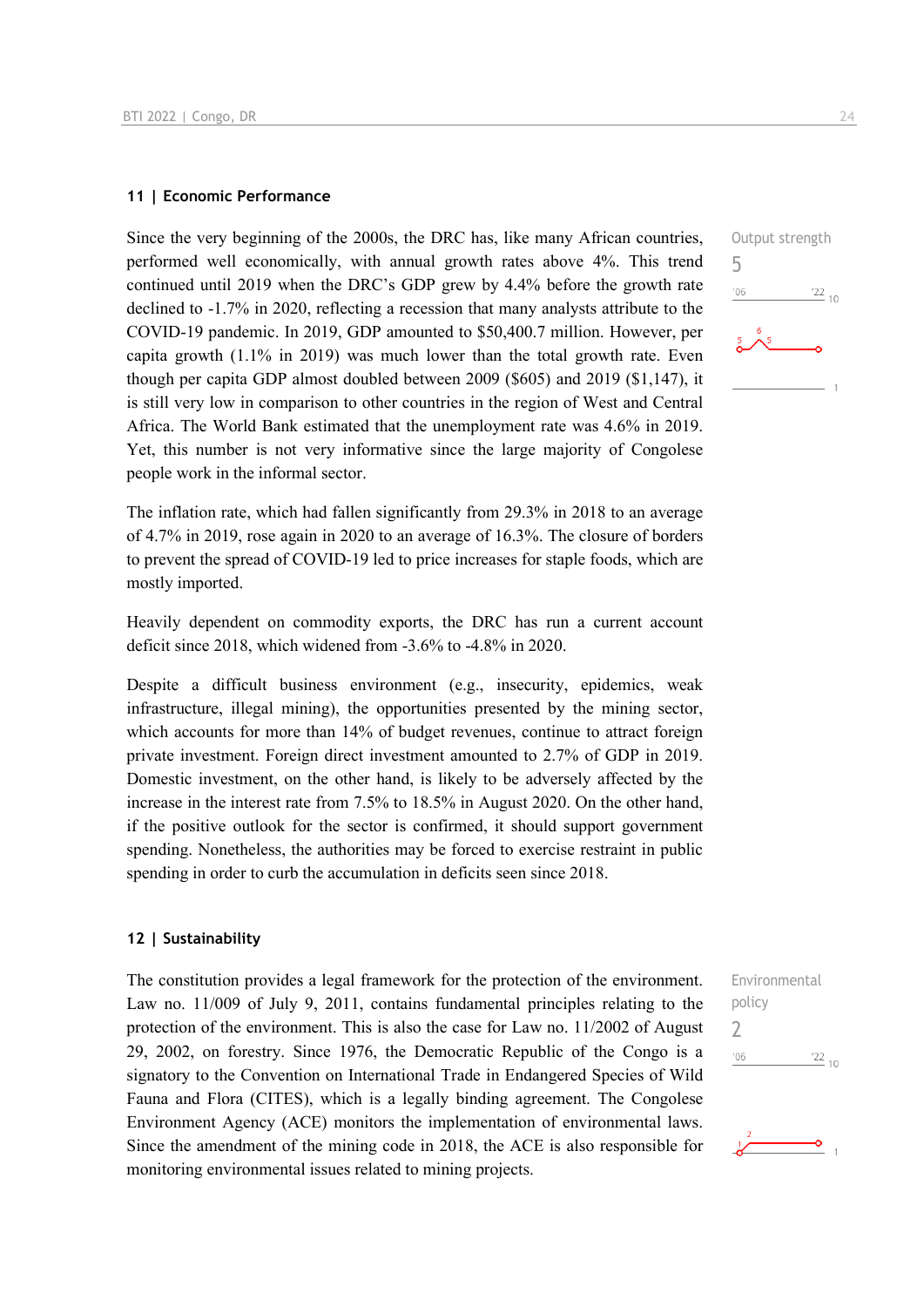However, there is a critical gap between these legal provisions and the reality on the ground. Even basic environmental rights are not considered. Illegal mining and forestry exploitation, as well as the heavy dependence of many rural populations on natural resources continue to pose a threat to environmental protection. Moreover, the political elite prioritize their own economic gain over environmental costs. Judges are ill prepared to deal with cases relating to environmental issues.

The DRC is home to the second largest rainforest in the world. Furthermore, half of Africa's freshwater reserves are located in the DR Congo, but only two-thirds of the population have access to clean drinking water. Between 2015 and 2019, 6.37 million hectares of tree cover was lost, with annual rates regularly surpassing one million hectares, according to Global Forest Watch. In 2019 alone, 475,000 hectares of primary forest disappeared, making the DRC second to only Brazil for total deforestation that year. Experts expect that deforestation will accelerate due to economic hardships caused by the COVID-19 pandemic. The rainforest and its ecosystem are under pressure since the population relies on the forest for subsistence (e.g., charcoal and bush-meat). This demand will further increase due to population growth and the deterioration in living conditions caused by ongoing violent conflicts.

The DRC has one of the lowest shares of public expenditure on education in the world. While average public expenditure on the education sector worldwide was 4.2% of GDP in 2017, the latest year for which information is available, the DRC spent only 1.5%. The DRC's U.N. Education Index score stood at 0.496 in 2019, while 77% of the Congolese population was literate in 2016.

The majority of elementary (71%) and secondary (63.8%) schools are run by private associations. About 80% of these private schools belong to the Catholic Church. Salaries for teachers are low, in particular at the primary level. This low salary is slightly supplemented by the "local premium" paid by already poor parents, although this supplement does not significantly increase the salary. Many development partners are involved in this sector, but their interventions are generally aimed at building the capacity of teaching staff or at the improvement of basic school infrastructure. All these challenges significantly constrain the quality of education in the DRC.

Research funding is almost nonexistent. In 2015, only 0.4% of GDP was spent on research and development. The government has almost completely abandoned this task to development partners. One notable exception occurred during the first wave of the COVID-19 pandemic. In the search for local solutions to the COVID-19 pandemic, the government initiated a financing plan for the production of remedies based on molecules developed by Congolese researchers. Within this framework, several researchers and structures received financial support from the government in order to conduct clinical trials.

Education policy / R&D  $\overline{\phantom{0}}$  $'06$  $\frac{22}{10}$ 

ö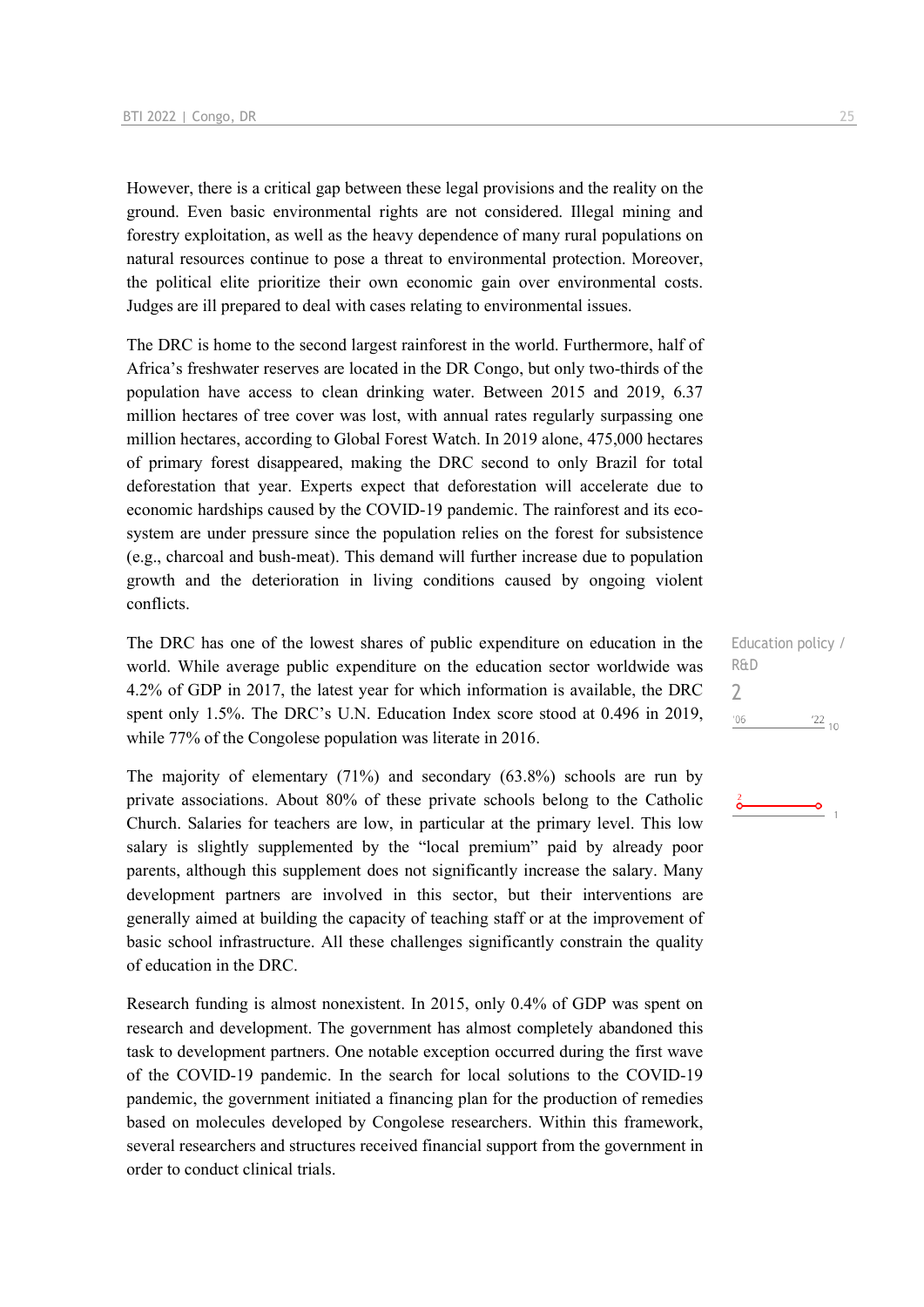## Governance

## I. Level of Difficulty

The structural constraints on governance in the Democratic Republic of the Congo are huge. Covering an area of 2.345 million square kilometers, the country has 153,209 km of roads under the supervision of the Roads Office. Of these roads, only 3,000 km are covered. In 2018, the DRC scored only 2.12 in the World Bank's Logistics Performance Index, which measures the quality of trade and transport infrastructure on a scale from one (low) to five (high). The main problem is that the various parts of the large country are poorly connected with each other. This lack of basic infrastructure prevents the government from exercising its authority throughout the entire country.

Poverty is widespread in the DRC: 72% of its population live on less than \$1.90 per day. More than 80% of the active workforce operates in the informal sector.

It is perhaps partly due to the poor quality of transport infrastructure that rural areas were less affected by the spread of the coronavirus than the capital or other major cities. However, the COVID-19 crisis has led to a concentration of efforts and government action to contain the spread of the virus, with the government restricting the deployment of resources to rural areas.

The Democratic Republic of the Congo has one of the most active civil societies of any country in the African Great Lakes region. Dating back to the early 1990s, civil society spirit and organizations in DRC were in general the emanation of religious movements, especially Christian movements. With the decadence of the Mobutu regime, most of these organizations, which were initially created for development purposes, played an important political role in channeling civic engagement.

In the pre-electoral period between 2016 and 2018, several new youth movements (e.g., Lucha, Filimbi and Réveil des indignés) emerged, and played a remarkable role in raising public awareness of and denouncing civil rights violations. This continues to be the case with regard to the killings that have been perpetrated in Beni, in the province of North-Kivu since 2014 and which have suddenly intensified since President Tshisekedi took office. While several civil society organizations seem to have grown weary, the youth movements (Lucha and Veranda Mutsanga, especially) continue to vocally denounce the inaction of the government and the U.N. forces of MONUSCO, which are stationed around the

**Structural** constraints 10  $\frac{106}{10}$  $\frac{22}{2}$  10

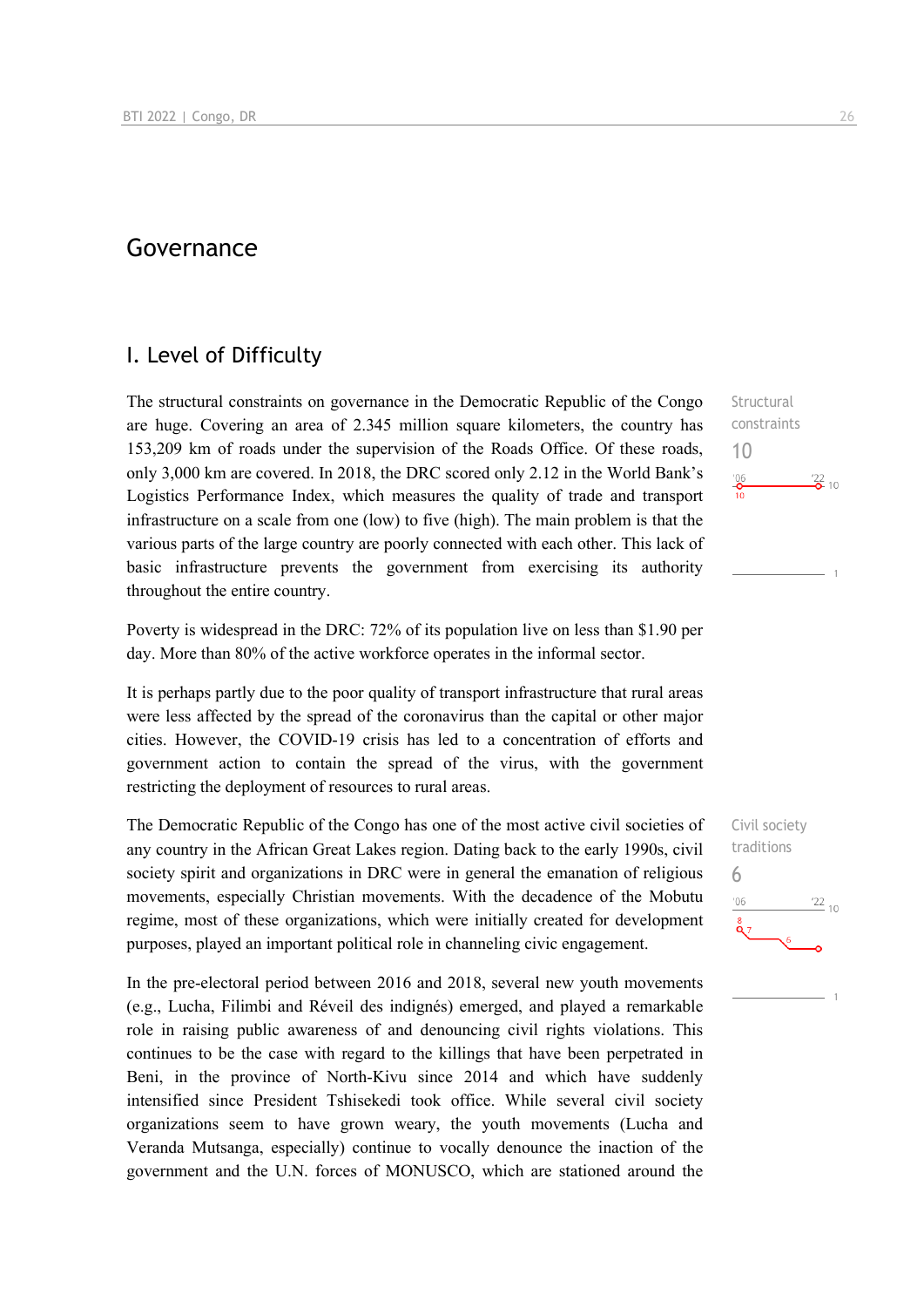areas where these killings are perpetuated.

The Democratic Republic of the Congo is threatened by several armed groups, mainly in the eastern part of the country (North and South Kivu, and Ituri), and the level of violence has increased in 2020. Many of these armed groups have no political ideology and profit from the illegal exploitation of natural resources, which is possible due to the absence of the state. When a group has an ideology, it is either linked to the protection of the traditional tribal land to which their members belong or to a struggle against foreign armed groups. The latter struggle is mainly targeted at the Democratic Forces for the Liberation of Rwanda, FDLR, a movement constituted by some Rwandan refugees who have been hosted in DRC since the 1994 genocide in Rwanda.

The only movement that has a religious ideology is the Alliance of Democratic Forces (ADF-Nalu). It is a rebel movement from Uganda, which advocates for the expansion of Islam. Since 2016, the movement operates with impunity in the territory of Beni, where it has committed numerous violent atrocities. In July 2019, the ADF-Nalu joined the Islamic State (IS). In 2020, the number of civilian fatalities caused by ADF/IS attacks more than doubled, despite the presence of several regiments of the national army (FARDC) in the area. However, the national army is often considered a conflict party by rebel groups rather than a tool for fostering peace.

Apart from the ADF/IS's religiously motivated violence, no religious conflicts are present in the DRC. The large majority of Congolese are Christian. The political climate on the national level heated up in 2020 but is not related to the COVID-19 pandemic. Instead, the conflict was fueled by power struggles between former President Kabila and incumbent President Tshisekedi. The coalition between the two broke down in 2020, with the crisis between the two political camps paralyzing the country and further reducing the already low levels of public trust in the country's leaders.

Conflict intensity 8 $\frac{22}{10}$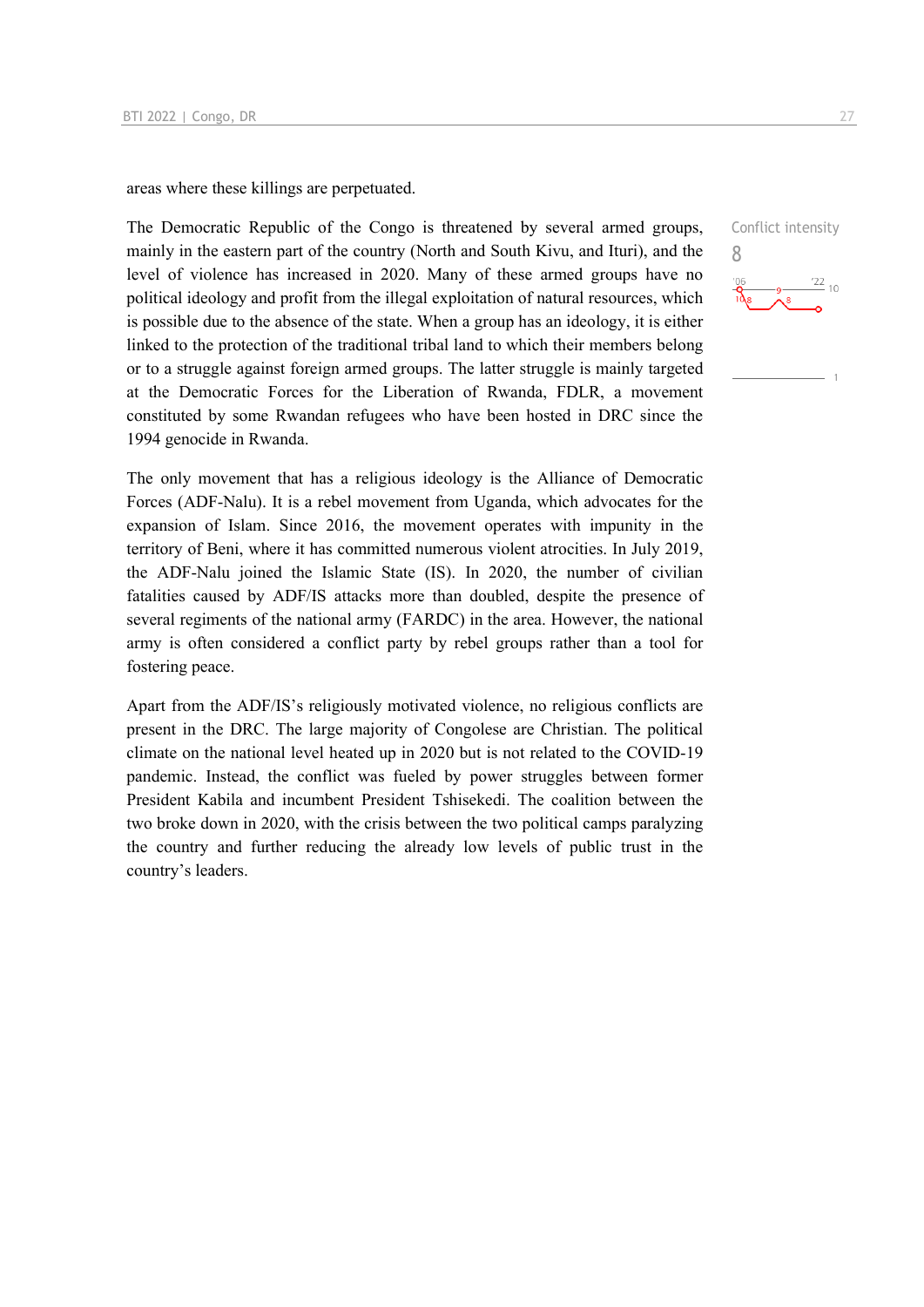## II. Governance Performance

#### **14 | Steering Capability**

President Tshisekedi announced at the beginning of his term a 100-day program in which he outlined his priorities for his first 100 days in office. He prioritized infrastructural measures, in particular the construction of roads but also the construction or refurbishment of facilities for drinking water, electricity, education and health care services.

In December 2019, the Congolese government also released the new National Strategic Development Plan (Plan national stratégique de développement, PNSD) for the period between 2019 and 2023. This plan consists of five pillars: the development of human resources, the strengthening of good governance and peace, economic growth, infrastructure development, and environmental protection. The PNSD's budget plan reveals the strategic priorities of the plan. The largest part of the budget (40%) is allocated to infrastructure followed by 29% for the development of human resources. The lowest priority is afforded to environmental protection, which receives 3% of the budget.

Beside these strategic policies, the highest priority for Tshisekedi in 2019 and 2020 was obviously to gain full political power and to become independent of former President Kabila.

The COVID-19 pandemic has led to the reallocation of resources. The government released a COVID-19 response plan in March 2020 with a budget of \$132 million. However, no information is available on how the COVID-19 response plan has affected the above mentioned plans.

The DRC has a long record of failing to implement policies. Structural constraints such as the unsuitability of skilled personnel in certain strategic positions, poor infrastructure and inadequate budgets seriously hamper the implementation of even the most basic measures. As a result, the country is heavily dependent on donor support.

President Tshisekedi faced additional problems in implementing his priorities such as the 100-day program. Since he lacked a political majority in parliament, he had to rely on the support of cabinet ministers that belonged to the Kabila camp to implement his agenda. Moreover, many administrative positions are filled by persons that were appointed during the Kabila era. For this reason, Tshisekedi blocked ministerial budgets at the beginning of the term and the whole national budget was channeled through the presidential office. However, his chief of staff, Kamerhe, was arrested in April 2020 for alleged embezzlement of funds.

Question Score

Prioritization 3  $\frac{22}{10}$  $-06$ 



Implementation 2 $'06$  $\frac{22}{10}$ 

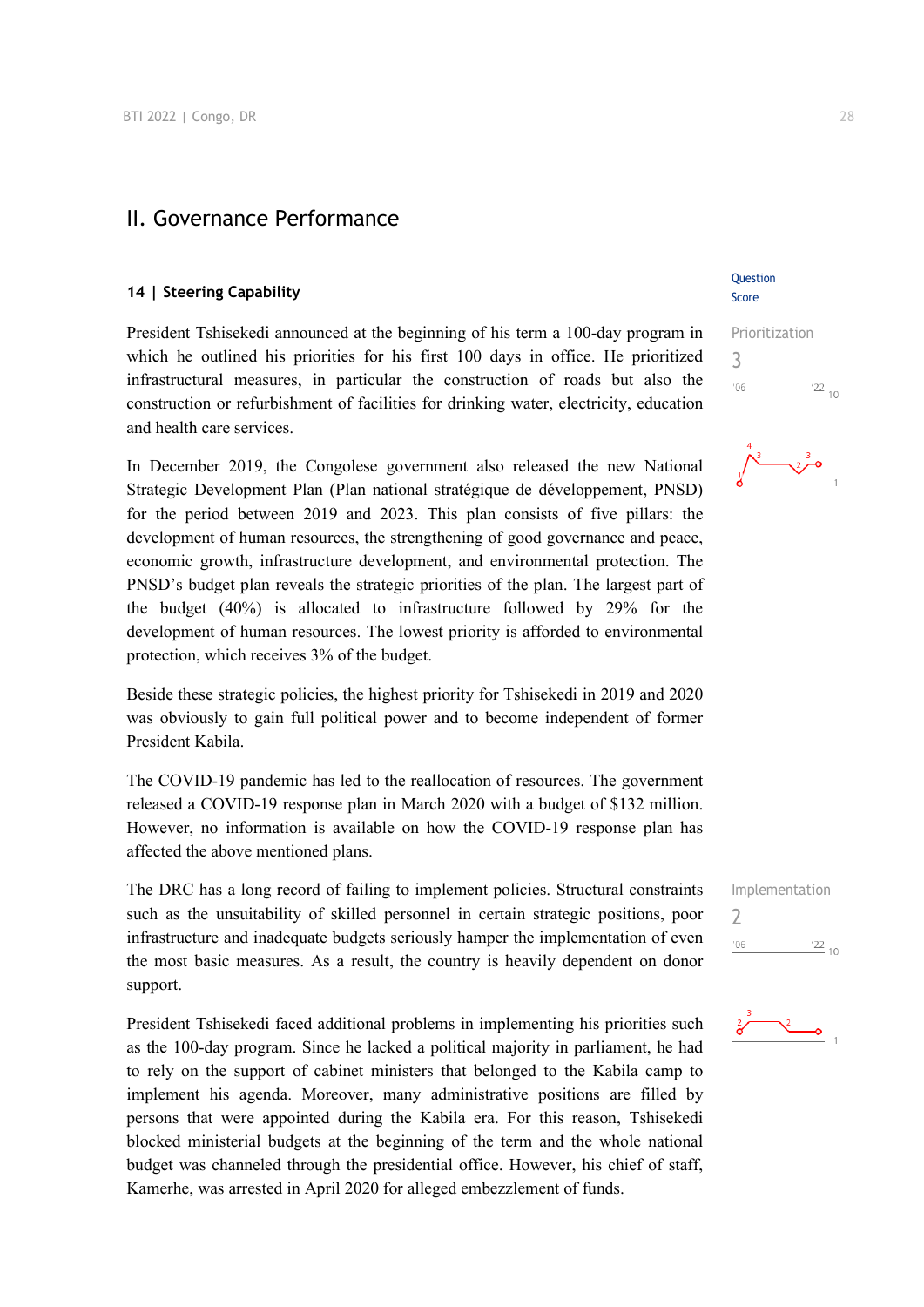Tshisekedi's ambitious 100-day program was not successfully implemented, and several corruption scandals have emerged in relation to this program. At the time of writing, it is difficult to assess the level of implementation of the National Strategic Plan for Development. While the national strategic plan aimed to make the DRC a middle-income country by 2028, the level of poverty among the population has increased, despite sustained economic growth for several years. For example, as a post-conflict country with a high level of insecurity in eastern parts of the country, one of the country's priorities should be to ensure peace throughout its territory. However, the national army regularly complains about its poor endowment of materials and the unreliable payment of the troops.

Given the government's difficulties in implementing policies, it is difficult to discern the effect of COVID-19 on the government's implementation capacity.

While the Congolese government initiated many programs over the past few years, these programs usually lack a real strategic vision and the policies to be implemented are not based on proven evidence. Despite many donor-funded capacity-building programs, the DRC does not have an institutional framework for policy learning.

Policy learning became even more difficult over the past two years due to the tensions between the new president, Tshisekedi, and the followers of the FCC, former President Kabila's political platform. These conflicts have impeded the transfer of knowledge and experience in public administration. Tshisekedi brought in new actors who had pursued their education and career outside the country. Despite their technocratic expertise, they lacked the experience to serve in highlevel administrative and political positions in the DRC. Many of the FCC's representatives sought to show that the new president and his political personnel could not do anything without their help, while Tshisekedi's followers did not want to recognize the limits of their inexperience in managing state institutions.

The management of the COVID-19 pandemic did not facilitate policy learning and innovation in the handling of epidemics. There has been some procedural flexibility in allowing expenditures for urgent measures, but this carries with it the risk of public funds being misappropriated.

Policy learning 2 $^{\prime}06$  $122_{10}$ 

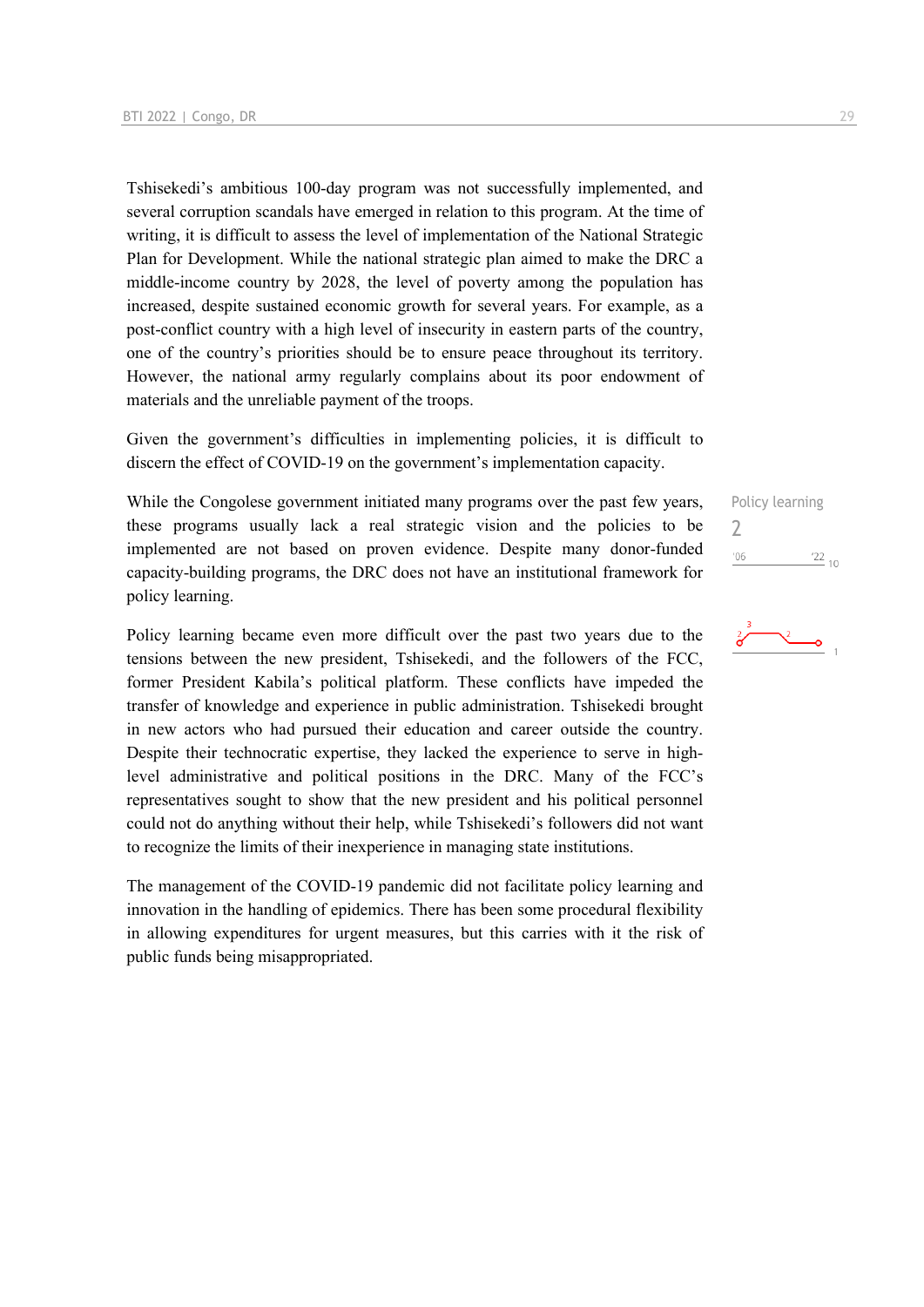#### **15 | Resource Efficiency**

From the national level to the provincial level, the state is characterized by the inefficient management of resources at its disposal. Public services, especially tax collection, are marked by a plethora of staff. Recruitment is rarely based on competition, while ministerial changes go hand-in-hand with recruitment drives, without existing staff being removed. Adding to this politically motivated increase in public sector employees and the fact that retirement is still difficult, the management of public administration is inefficient. It is fair to say that governments are notorious for wasting human, financial and organizational capital. No useful structure is tasked with studying, setting up, evaluating and improving methods that ensure the efficient and effective use of human resources in public administration.

This general trend has not changed under President Tshisekedi, who was criticized after assuming office for the very high number (160) of advisers he employed in the presidential office. However, the reinvigoration of the General Inspectorate of Finance (IGF) and the prosecution of public officials who have embezzled money is a first step in the direction of greater resource efficiency.

The management of the COVID-19 response lacked transparency and Deputy Minister of Health M'Peti Biyombo denounced the existence of a mafia network within his ministry that diverted money allocated to tackling the COVID-19 pandemic. The IGF initiated an audit of these funds and will refer cases to the courts if necessary.

In the first two years of Tshisekedi's presidency policies were not coherently coordinated. In the past, the DRC's governments had a reputation for being oversized and too fragmented to allow for effective policy coordination. From the beginning of Tshisekedi's presidency until the break-up of the coalition in December 2020, government action was blocked due to conflicts between the coalition partners. On several occasions, ministers blocked the actions of their colleagues or refused to carry out appointments made by the president of the republic when these appointments did not favor people from their own political party. For example, Minister Wivine Mumba Matipa refused to apply the presidential order to appoint a state representative to head the National Railway Company of Congo (SNCC) in June 2019. The appointment could only be executed in June 2020 after the minister was replaced.

Parallel and uncoordinated structures have also been present in the management of the COVID-19 crisis. There is a multisectoral response committee (CMR COVID-19) with a technical secretariat (TS). The CMR is chaired by the prime minister, with the minister of health providing the secretariat. The TS is headed by the response coordinator, who is appointed by the president of the republic. The TS ensures the strategic management of all of the response and preparedness

Efficient use of assets 2  $06'$  $\frac{22}{10}$ 



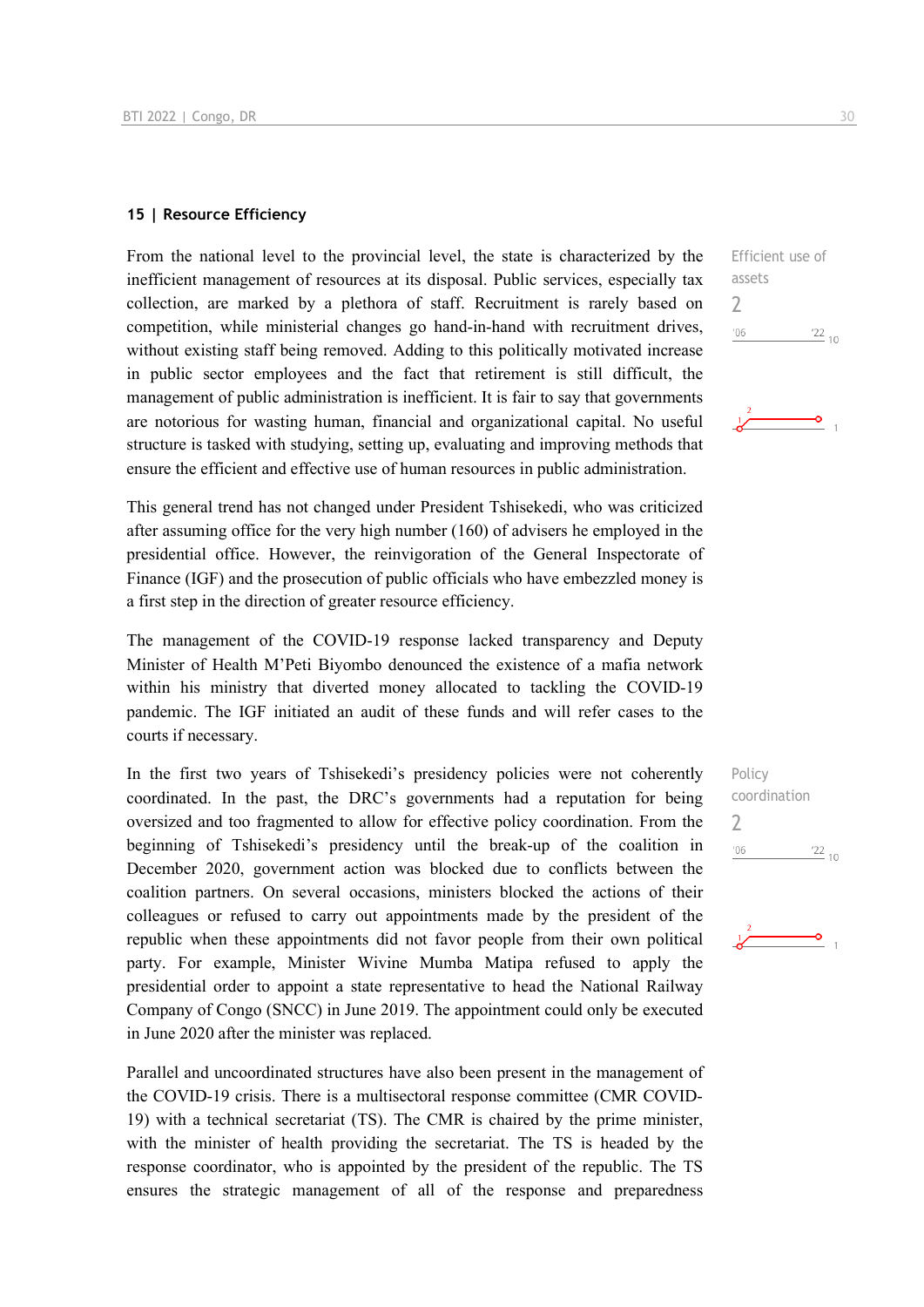commissions. The provinces feature the same coordination but have instead a provincial coordination committee (PCC) that is chaired by the governor, who is assisted by the provincial minister of health and the head of the provincial health division (DPS). Despite the presence of the CMR and the TS, the president also created a COVID-19 taskforce within the presidency that has been assigned almost the same objectives as the CMR.

The Democratic Republic of the Congo remains one of the most corrupt in the world. There is constant interference in the affairs of government and public administration. State affairs, notably economic and financial matters, are conducted in a manner that lacks due transparency. However, President Tshisekedi has launched several new anti-corruption measures. In March 2020, he created the Agency for the Prevention and Fight against Corruption (APLC), which has taken over the responsibilities of the special adviser to the head of state in charge of combating corruption, terrorism and money-laundering in the Kabila administration. Tshisekedi also established the Coordination Unit for the Change of Minds (CCM) in the presidential office, while the General Inspectorate of Finance (IGF) has been reinvigorated after nearly a decade of quasi-inactivity. Yet, at the time of writing, it is difficult to assess the impact of these various institutional measures and the prosecution of high-ranking political officials such as former Chief of Staff Kamerhe.

#### **16 | Consensus-Building**

Since the peaceful transfer of power from Kabila to Tshisekedi, democratization of the country has featured on the agenda of many politicians. However, in many cases, the desire for more democracy seems to be driven by self-interested motives, since most influential political actors see elections as an opportunity to gain access to more power and resources. Overall, the most important long-term consideration of the current government seems to be to consolidate its hold on power.

Kabila started a few necessary economic reforms toward the end of his rule. Tshisekedi has not deviated from Kabila's reform path and has undertaken important steps to open up the economy by seeking integration into regional communities, particularly the Eastern African Community (EAC), although the DRC is not yet a member of the EAC. The EAC includes slightly more advanced economies in the African Great Lakes region and the DRC's membership in this community would open up access for the DRC to the Indian Ocean.

Anti-corruption policy 2  $-06$  $\frac{22}{10}$ 



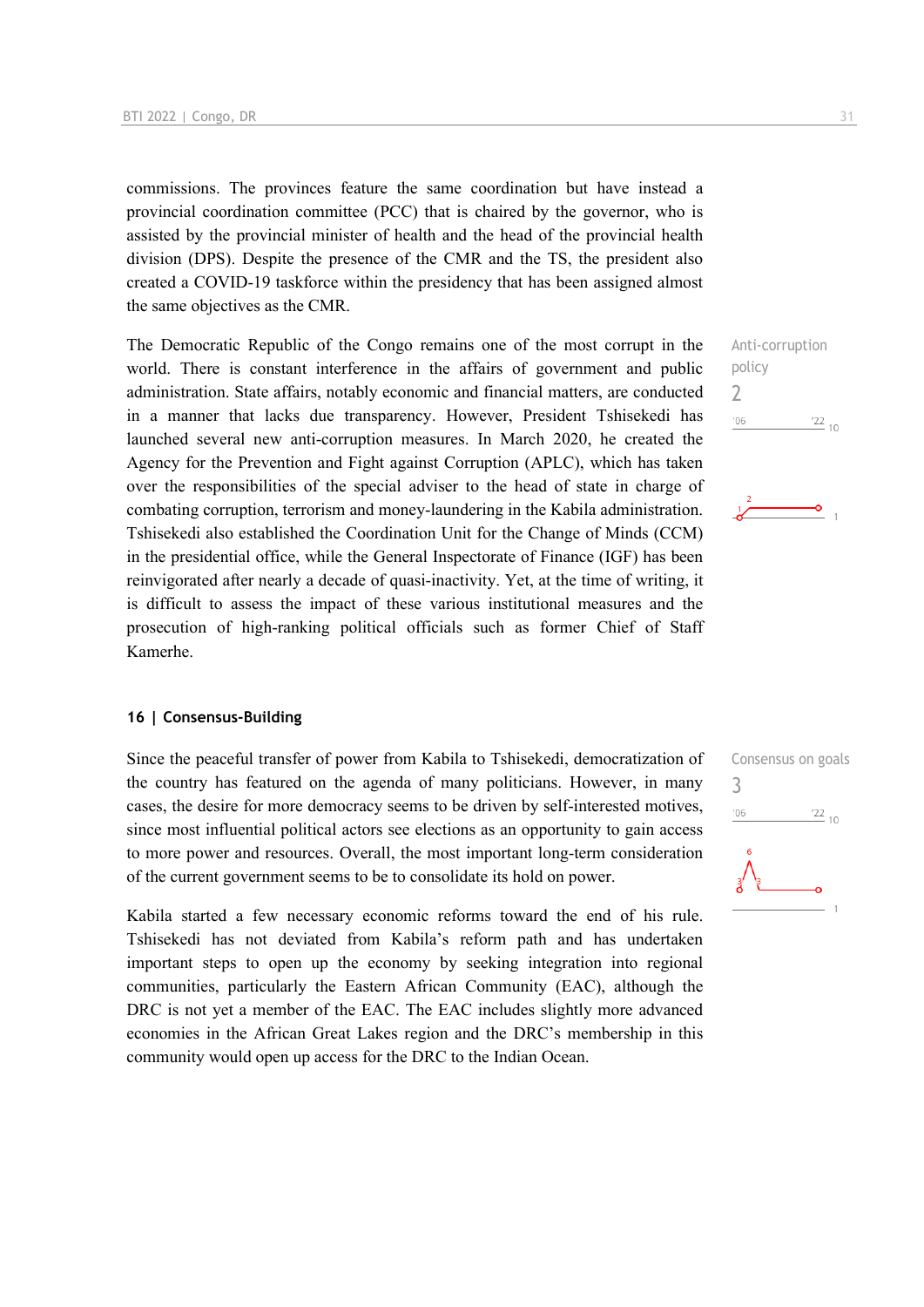In the Democratic Republic of the Congo, it is difficult to distinguish democratic reformers from non-democratic actors. No institution seems to be made up of actors who stand out from the need to retain power for themselves. In both the military and public administration, clientelism and the pursuit of individual interests are behind all actions.

In 2019 and 2020, supporters of former President Kabila still held high-level positions in the state. Consequently, they were able to interfere in Tshisekedi's reforms and often sought to block policy processes. Thus, Kabila and his supporters still had a strong informal veto power. However, in 2020, Tshisekedi made important steps toward forging a new political coalition and building a strong support base in state institutions, often by coopting Kabila's supporters.

There are no religious cleavages that fuel conflict in the DRC. The main cleavages that cause conflict in the country are of an ethnic nature. However, ethnic cleavages are strengthened and upheld by political actors who use ethnic conflicts as vehicles for their political ambitions. Since the end of the Mobutu dictatorship, ethnic-based arguments and the "protection of community interests" have entered into the political jargon. In fact, ethnicity has become a political bargaining chip that many political actors use to position themselves. For this reason, the ethnic distribution of certain political positions is common in almost all public sectors, often at the cost of efficiency and competence.

The inability to undertake genuine reforms of the DRC's army and to form a real republican army has undermined the government's attempted to end armed insurgencies on Congolese territory. The armed groups justify their legitimacy by claiming to protect certain communities, but they are more likely to be supported by politicians seeking power.

Civil society in the Democratic Republic of the Congo is one of the most active on the continent due to weak state institutions and the state's failure to deliver social services. However, civil society is rarely involved in the state's determination of development objectives, or the implementation or evaluation of development programs.

At the beginning of the COVID-19 crisis, President Tshisekedi sought to engage religious communities in tackling the spread of the coronavirus by appointing the Archbishop of Kinshasa, Cardinal Fridolin Ambongo and Reverend André Bokundoa as coordinators of the National Solidarity Fund against COVID-19 (FNSCC). Both declined the appointment due to their religious duties, although other representatives of their churches have taken over the coordination role. The objective of the FNSCC is to mobilize funds for the multisectoral committee response to the COVID-19 pandemic, sensitize religious communities in order to contain the spread of the virus as quickly as possible and minimize the effects of the pandemic on the well-being of citizens.

Anti-democratic actors 2  $^{\prime}06$  $\frac{22}{10}$ 







Civil society participation 3 $106$  $\frac{22}{10}$ 

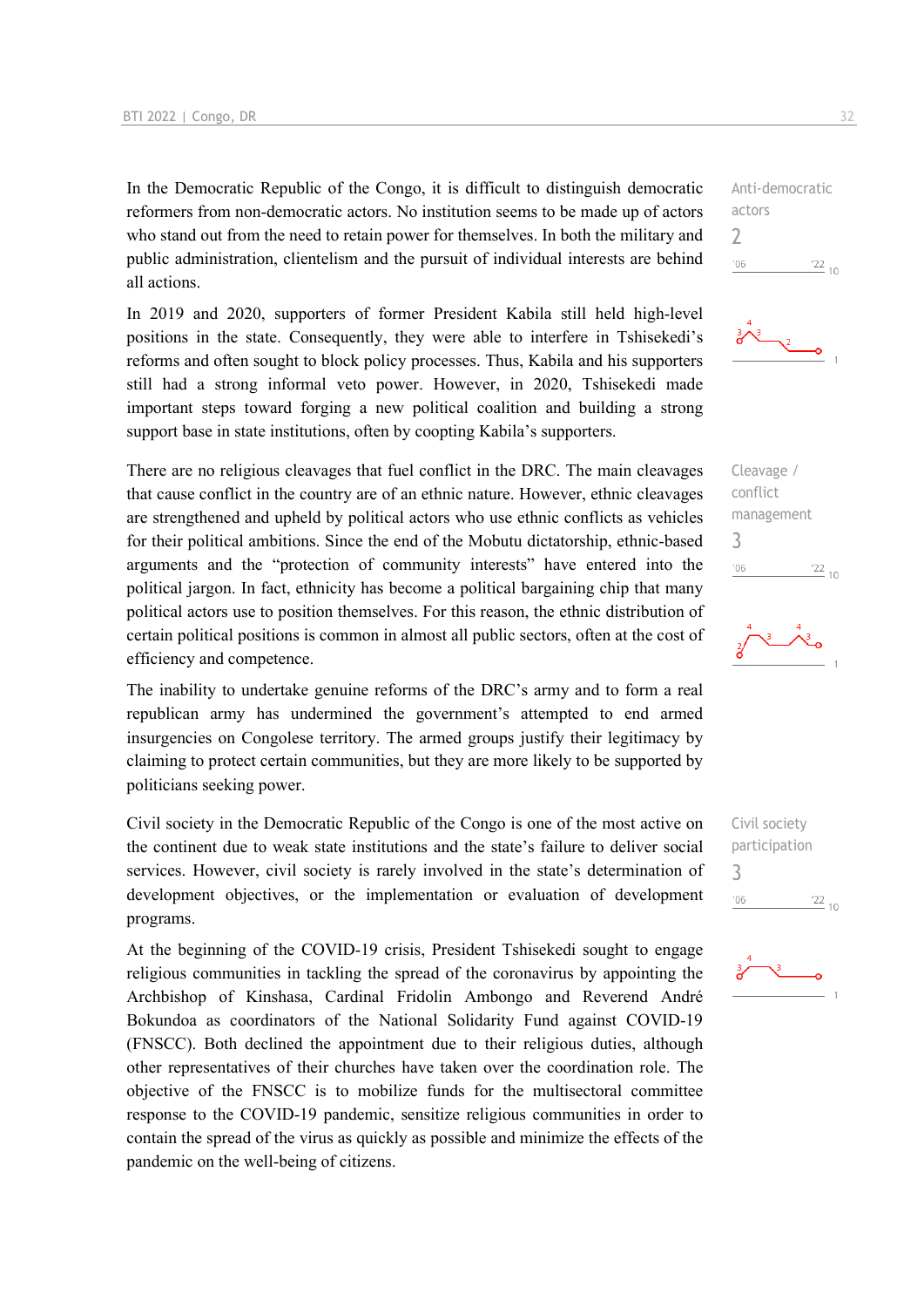Even though the Congolese government is usually reluctant to actively engage the participation of civil society in the legal process, civil society has nevertheless had an impact on the field of human rights, especially through strong lobbying with international partners, although this has led to intimidation and repression by state security forces. Civil society was also active in protesting against the postponement of elections by former President Kabila. During the period under review, civil society succeeded in putting the rights of indigenous and elderly people on the agendas of the national parliament and provincial administrations.

Post-transitional justice is one of the Democratic Republic of the Congo's most conspicuous failures. While after the Sun City agreements, the Truth and Reconciliation Commission was created, the commission was quickly abandoned after the first democratic elections. Clearly, the ruling elite has never had any interest in ensuring reconciliation between the former warring parties. Moreover, serious human rights violations by armed groups continue today.

In February 2020, 121 civil society groups issued a joint statement in which they criticized President Tshisekedi for not sending a sufficiently strong signal of his willingness to fight impunity for serious human rights violations and foster reconciliation.

The International Criminal Court (ICC) brought some perpetrators of human rights violations to trial and the national army has also organized trials against certain military personnel who were accused of rape. However, there are many members of armed groups or high-ranking members of the army who are alleged to have committed severe atrocities but have never been prosecuted by any jurisdiction.

#### **17 | International Cooperation**

The DRC is highly dependent on international development aid. Development policies are strongly influenced by international development partners. While the Ministry of Planning is expected to define strategies, it is more common that the various development partners determine the strategies for sectors in which they want to intervene. International assistance is thus limited to the sectors and priorities of international partners. Moreover, a large amount of international assistance is channeled through NGOs due to low state capacity, corruption and conflicts between the Congolese government and international development partners.

The external aid in relation to the fight against the coronavirus pandemic was more than necessary for the country which was in a situation of budget deficit, forced by the various political and armed conflicts, as well as by the various epidemics (e.g., Ebola, measles and cholera). These different aid streams have allowed the country to acquire new laboratories for the National Institute of Biomedical Research Reconciliation 3  $\frac{22}{10}$  $-06$ 

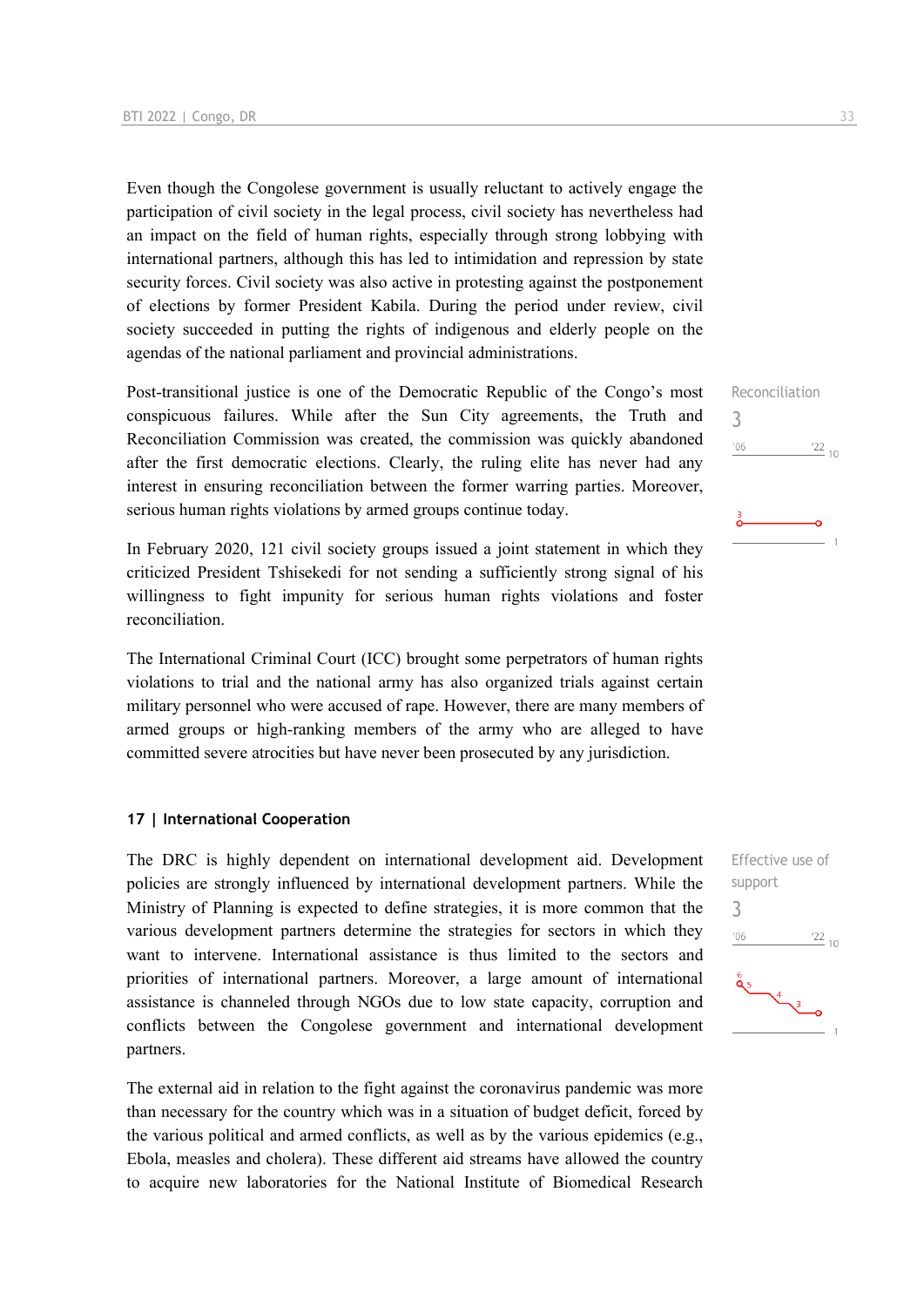(INRB) in Goma and Lubumbashi. These new centers have made it easier for citizens to obtain test results quickly, because before their acquisition COVID-19 test results had to come from Kinshasa. For a country in which the Ebola epidemic has led to a heavy loss of life, this aid has not only allowed for the training of personnel but has also allowed hospitals to acquire equipment such as respiratory and resuscitation machines. For example, when the pandemic first hit Kinshasa, only 70 respiratory and resuscitation machines were available for a population of at least 13 million.

Relations with Western international partners seriously deteriorated during the last years of Kabila's rule and the country suffered from a serious credibility deficit with its international partners. In response to the postponement of presidential elections, the international community put pressure on the Congolese government. DR Congo's resistance to this pressure (e.g., expressed through the boycott of a U.N. aid conference targeted at DR Congo) led to a decrease in aid to the country. The government, furthermore, rejected external aid for organizing the national elections in order to avoid having to comply with donor conditions. However, after Tshisekedi's strongly contested electoral victory, international partners like the United States, Belgium, France and the IMF expressed their openness to reestablishing dialogue with the DRC government. Yet, credibility has not been fully restored, and the DRC continues to suffer from a reputation for fiscal mismanagement and corruption.

For example, on September 22, 2020, three ambassadors from the United Kingdom, Canada and the United States visited Equateur Province to take stock of the response to the Ebola epidemic. Their conclusion was clear: an Ebola business had been created, which was characterized by influence peddling, over-invoicing and mismanagement. This conclusion cast a cold eye on the government's response to the COVID-19 pandemic, where similar patterns of mismanagement were discovered.

Under the presidency of Tshisekedi, the DRC has scaled-up its regional engagement. Tshisekedi had immediately started to visit his eastern neighbors to advocate for the DRC's admittance to the Eastern African Community (EAC). Becoming an EAC member would allow the DRC to more easily access the Indian Ocean and to benefit from cooperation with East Africa's prosperous economies. However, the DRC is also a member of the Southern African Development Community and these overlapping memberships might cause regulatory tensions.

The DRC also started to prepare Tshisekedi's chairmanship of the African Union starting in February 2021. The chair position rotates among the AU member states. Tshisekedi's leading role in the African Union might increase the DRC's commitment to pan-African projects like the African Continental Free Trade Agreement (AfCFTA), which the country has not yet signed.





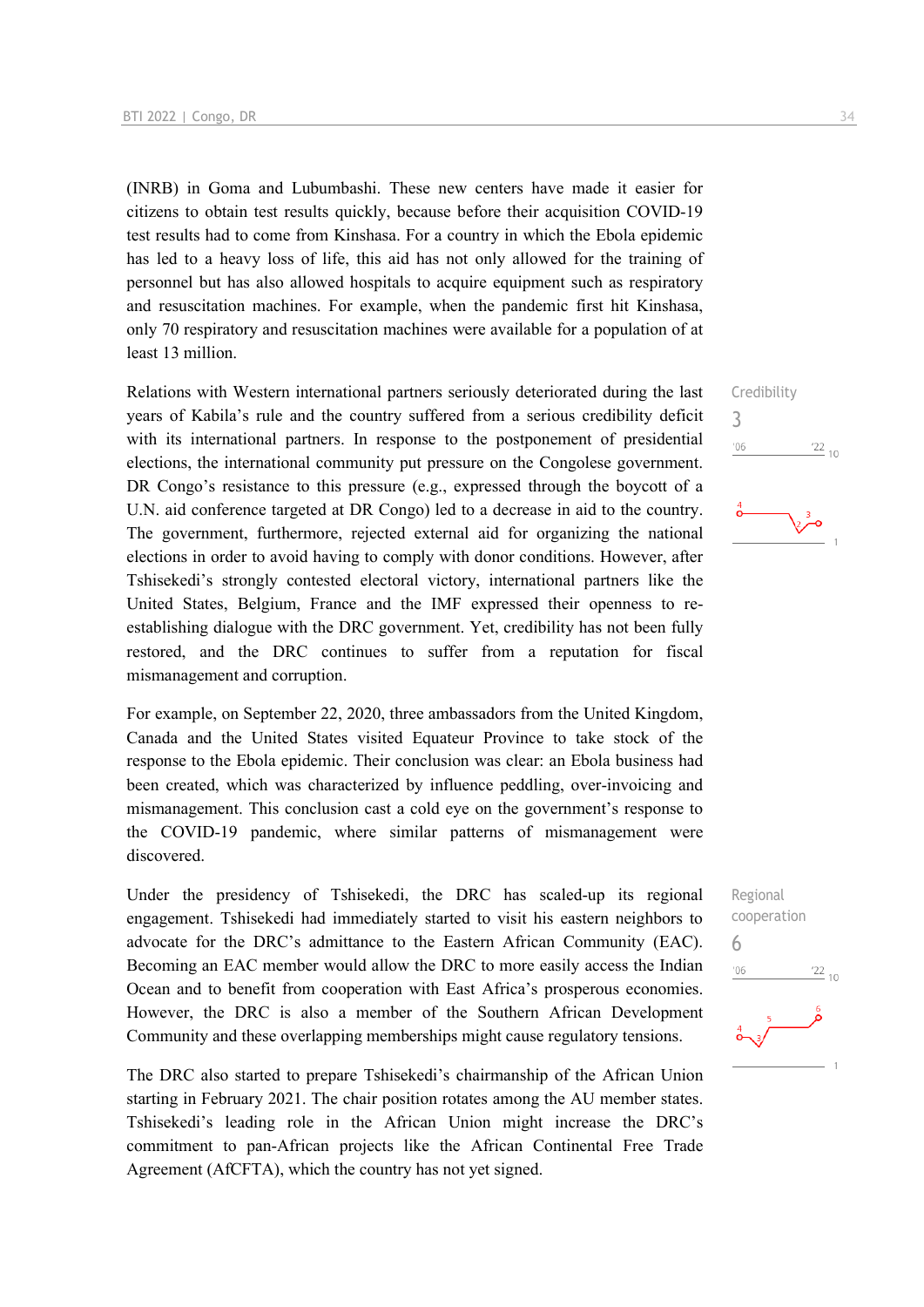## Strategic Outlook

After the first peaceful transfer of power in the DRC's history, the country has experienced a degree of democratic momentum. However, Tshisekedi and the new government need to increase their respect for democratic institutions such as the Constitutional Court and the electoral commission, as well as for democratic rights such as freedom of assembly and expression.

Like many countries in sub-Saharan Africa, the DRC experienced comparatively high rates of economic growth between 2001 and 2019 (on average over 4% per year) without any substantial improvement in the quality of life of its citizens. During the same period, inequalities have increased substantially. Such developments have not facilitated social cohesion, which is necessary given the DRC's post-conflict context. It is, therefore, important that development partners focus their actions on the following key areas: the labor market, social protection and the structure of the economy.

The majority of the Congolese population is young and unemployed. Labor market reforms are required to integrate young people into the labor market and to curb the trend toward further inequalities. The education sector requires more support and structures for vocational training need to be strengthened. This should also include the digitalization of education to curb the phenomena of digital inequality. Furthermore, colleges and universities should be merged to avoid the fragmentation of financial efforts.

The Congolese economy needs to be diversified. So far, the economy remains almost entirely dependent on imports for commodities and on the extractive sector for its exports. Even though the bulk of the Congolese population live in rural areas, the government does not prioritize agricultural policies. As the country is party to the Maputo declaration on strengthening agriculture on the continent, it is important that the government puts the existing National Agricultural Investment Plan (PNIA) into action and train young people in agribusiness. This requires the prioritization of basic infrastructure and the creation of employment opportunities. Membership in the EAC will also be essential for agricultural transformation because it will enable the free export of agricultural products to neighboring countries in case of overproduction.

Investments in the energy sector will be crucial to promoting industrialization and attracting foreign companies to make use of the DRC's abundant and cheap labor force. Incubators should be created in which entrepreneurs are trained and provided with funds to drive innovation in new technologies.

On the health front, the health budget should be increased to 15% of the government's budget, with further investment in equipment and infrastructure. The experience of the COVID-19 crisis has illustrated the necessity of urgently finding solutions to contain the effects of COVID-19 on all sectors and being better prepared to deal with similar crises in the future.